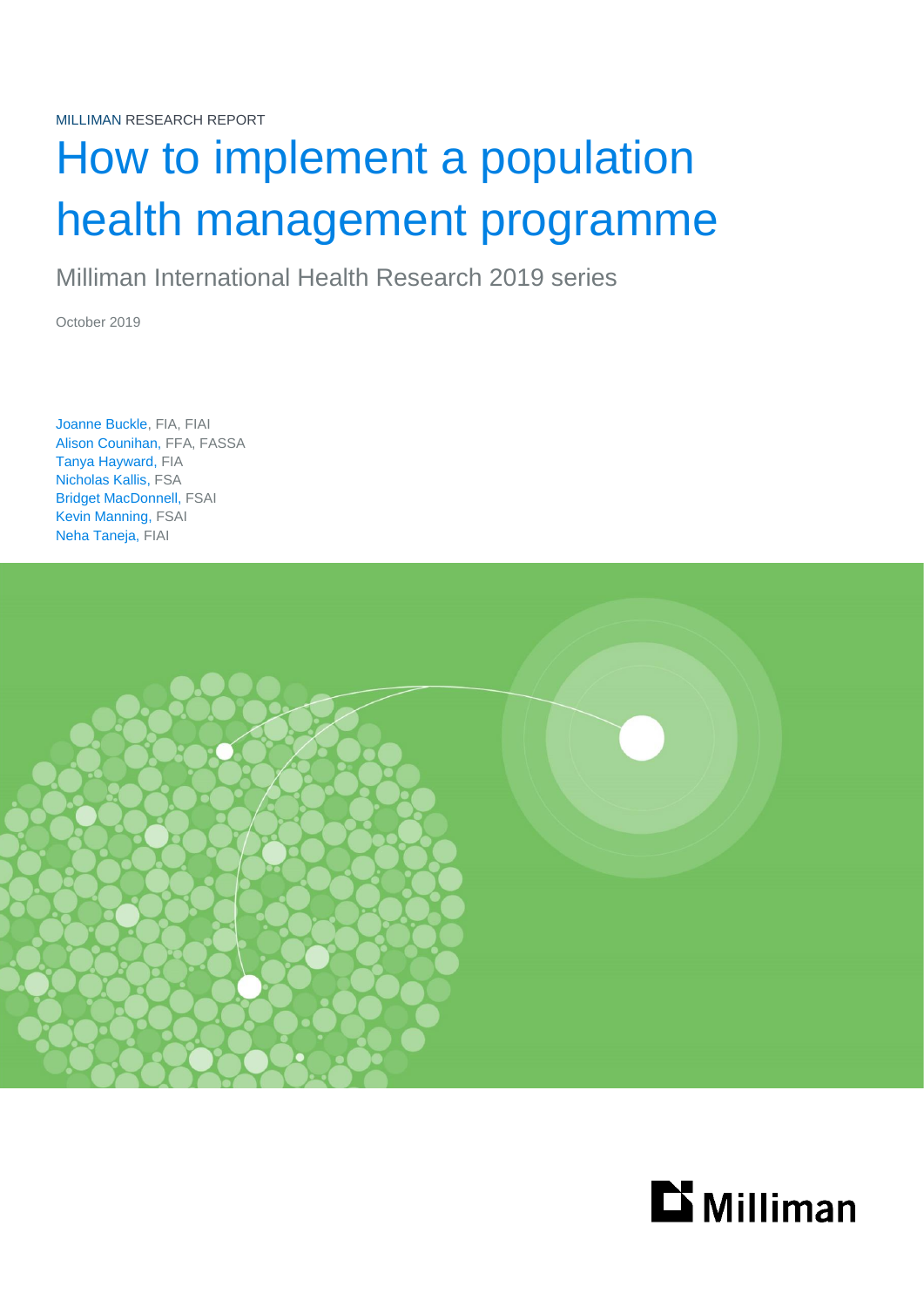# **Table of Contents**

| 2. |  |  |  |  |
|----|--|--|--|--|
|    |  |  |  |  |
|    |  |  |  |  |
|    |  |  |  |  |
|    |  |  |  |  |
|    |  |  |  |  |
|    |  |  |  |  |
|    |  |  |  |  |
|    |  |  |  |  |
| 5. |  |  |  |  |
|    |  |  |  |  |
|    |  |  |  |  |
|    |  |  |  |  |
|    |  |  |  |  |
|    |  |  |  |  |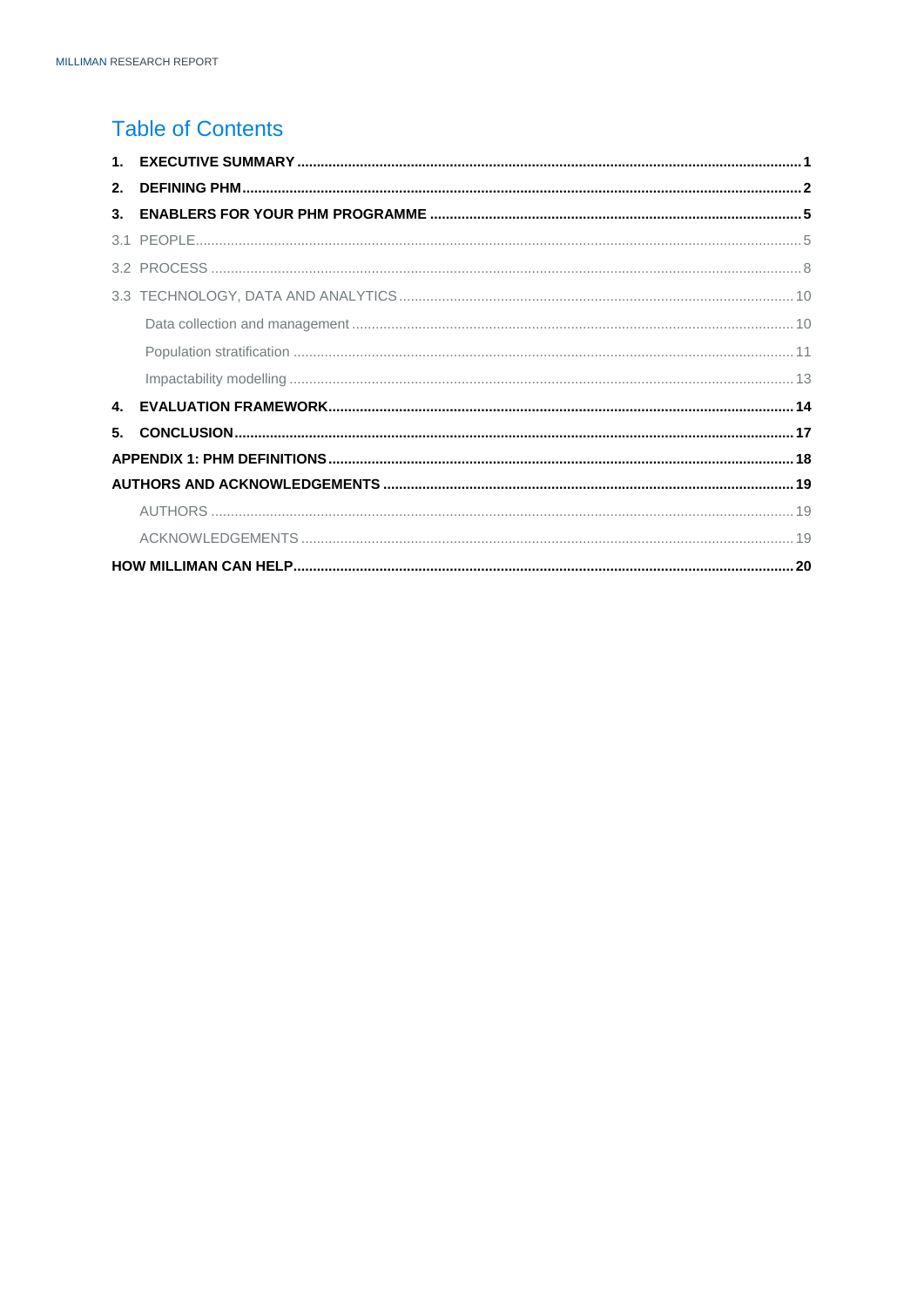# <span id="page-2-0"></span>1. Executive Summary

Population health management (PHM) is a hot topic in the healthcare industry, but it means many different things to different people, in different contexts. It is difficult to decide where to focus effort when developing PHM strategies and programmes without a clear policy framework and approach. We have written this guide to assist managers in thinking through the practical components of a PHM programme, from overall objectives and definitions, through to the people, processes and technology enablers that are so critical for success. Throughout, we have referenced real-world case studies and provided references for further reading. We hope our readers find this a useful and pragmatic addition to the literature.

PHM programmes are often aimed at improving the health of entire populations in a particular country, state or region. As such, government departments and policy makers are often behind the establishment of PHM programmes, working closely with healthcare providers and sometimes private sector payers such as insurers to analyse and implement such programmes.

PHM ensures that ways to improve health outcomes are considered objectively and with an open mind. Data and rigorous analysis can result in decisions regarding interventions that are not always intuitive or expected at first glance. For example, PHM analytics could indicate better value of direct spending on sectors other than healthcare, such as housing or sporting bodies, to drive improvements in health outcomes for specific segments of the population.

PHM experience is continuously evolving. The case studies illustrated in this paper aim to capture what is currently being done in this space and to prompt ideas for potential future programmes, even if many are still in the early stages of implementation and evaluation.

This paper outlines how to implement a PHM programme and is structured as follows:

- **Section 2** offers definitions of PHM and notes the importance of setting outcomes and guiding principles for the programme
- **Section 3** outlines the enablers required to successfully implement a PHM programme, broken down into:
	- − People
	- − Processes
	- Technology, data and analytics
	- **Section 4** describes key elements of an effective evaluation framework
- **Section 5** contains our concluding comments
- **Appendix 1** includes a selection of PHM definitions from major organisations and healthcare systems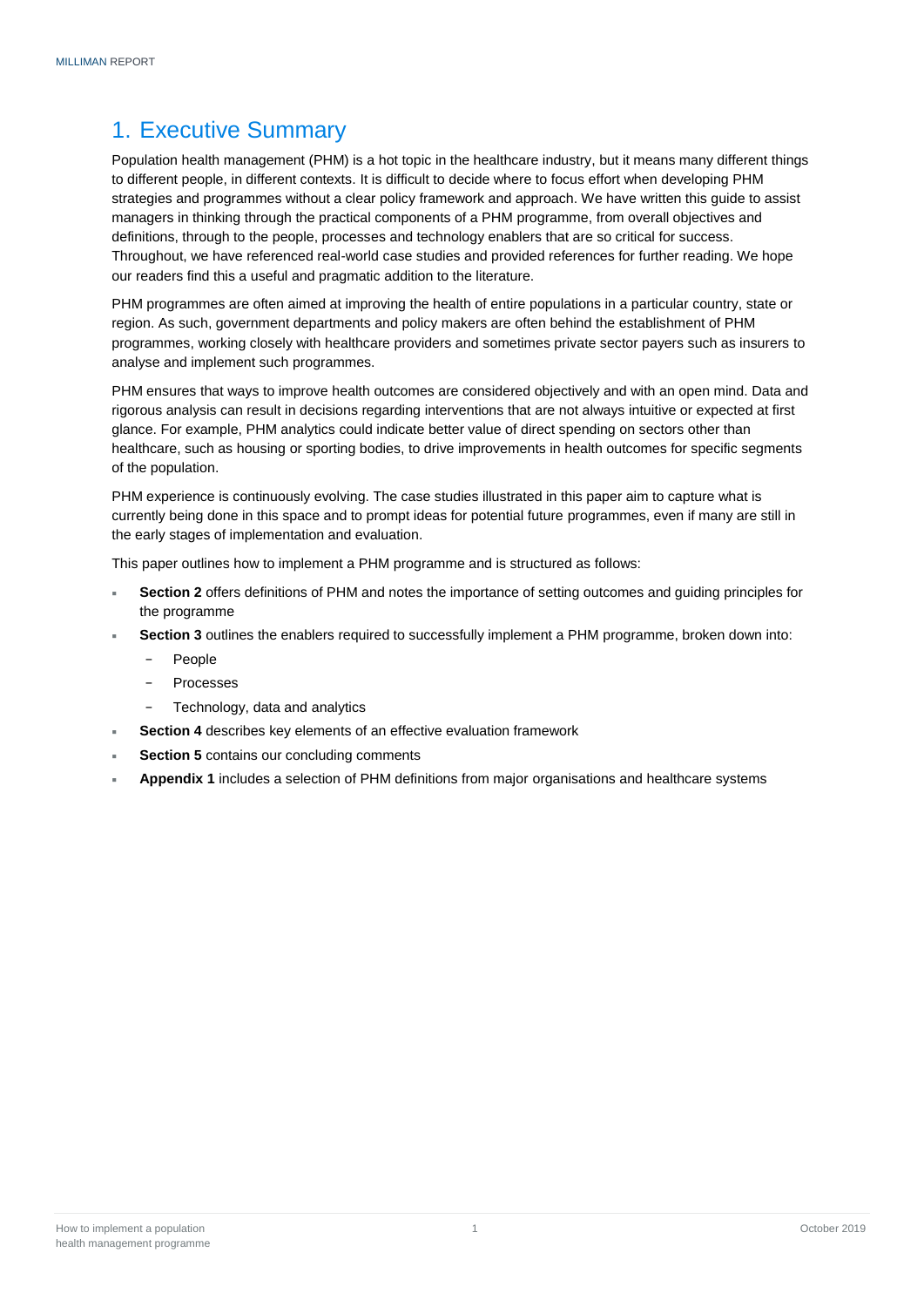# <span id="page-3-0"></span>2. Defining PHM

There is no single, universally accepted definition of population health management (PHM). Different countries, health systems and organisations define population health and PHM in line with their own policy priorities and within their own healthcare and social-system contexts. Appendix 1 includes a selection of PHM definitions we have identified from major organisations and healthcare systems. Below are two examples of such definitions:

| NHS England <sup>1</sup>                    | 'Population Health Management is an approach aimed at improving the health<br>of an entire population and improves population health by data driven planning<br>and delivery of care to achieve maximum impact for the population.'                                                                                         |
|---------------------------------------------|-----------------------------------------------------------------------------------------------------------------------------------------------------------------------------------------------------------------------------------------------------------------------------------------------------------------------------|
| <b>Government of</b><br>Canada <sup>2</sup> | 'Population health is an approach to health that aims to improve the health of<br>the entire population and to reduce health inequities among population groups.<br>In order to reach these objectives, it looks at and acts upon the broad range of<br>factors and conditions that have a strong influence on our health.' |

Reviewing a multitude of PHM definitions, it is possible to identify common themes and recognise common 'buzzwords' that frequently appear, as shown in the word cloud diagram in Figure 1.

**FIGURE 1: POPULATION HEALTH MANAGEMENT DEFINITIONS: WORD CLOUD**

Data driven **Triple value Prevention Multi-disciplinary Outcomes** System redesign Risk stratification **Population segmentation Integration** Wider social determinants Equity Quadruple aim Engagement Risk triangle **Partnerships** Entire population **Quality of life** 

In general, PHM is an approach that focuses on defined populations. Typically, the objective is to improve the overall 'health' levels in a population, as well as, in some systems, including an explicit objective to reduce inequities or inequalities. Definitions of outcomes (i.e., what is considered as 'health') also vary considerably, although achieving the Quadruple Aim<sup>3</sup> and healthcare systems integration or redesign are usually common features of a PHM strategy. Further, PHM is often described as being data-driven. Risk stratification and population segmentation techniques are recommended to identify and cater to different health profiles and needs. Increasingly, there is more and more focus on including wider social determinants of health in a population health context.

It can be helpful to think about PHM by focusing on four interconnected themes within a defined population to develop a population health system, as shown in the diagram in Figure 2.<sup>4</sup> PHM strategies should be coordinated across the four themes rather than focusing on each in isolation.

<sup>1</sup> NHS England. About the Health Systems Support Framework. Retrieved 6 August 2019 from [https://www.england.nhs.uk/hssf/background/.](https://www.england.nhs.uk/hssf/background/)

<sup>2</sup> Government of Canada. What Is the Population Health Approach? Retrieved 6 August 2019 fro[m https://www.canada.ca/en/public](https://www.canada.ca/en/public-health/services/health-promotion/population-health/population-health-approach.html)[health/services/health-promotion/population-health/population-health-approach.html.](https://www.canada.ca/en/public-health/services/health-promotion/population-health/population-health-approach.html)

<sup>3</sup> The simultaneous pursuit of improving the patient experience of care, improving the health of populations, reducing the per capita cost of healthcare and improving the work life of healthcare professionals. For more information about the Quadruple Aim, see [http://www.annfammed.org/content/12/6/573.full.](http://www.annfammed.org/content/12/6/573.full)

<sup>4</sup> King's Fund. What Does Improving Population Health Really Mean? Retrieved 6 August 2019 from [https://www.kingsfund.org.uk/publications/what-does-improving-population-health-mean.](https://www.kingsfund.org.uk/publications/what-does-improving-population-health-mean)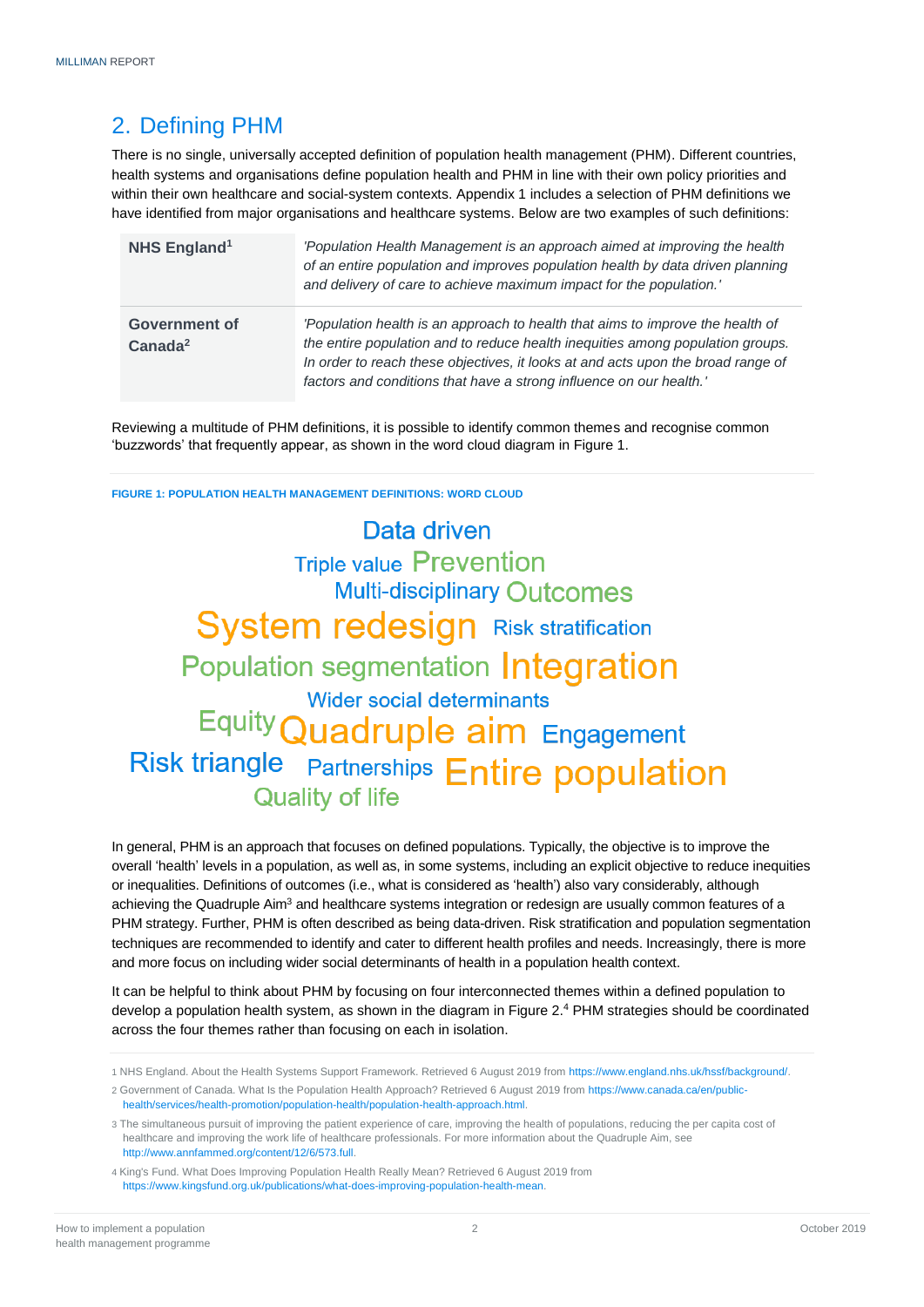

While these themes sound like sensible areas to include in your definition, it is necessary to supplement the definition with three additional points to turn a PHM strategy into action:

- 1. A defined population
- 2. A set of health outcomes that are objective, actionable and measurable.
- 3. A set of principles which govern how you will deal with the inevitable trade-offs you will encounter.

Guiding principles can be contradictory. For example, when setting principles, do we aim to increase overall health levels by improving the health of those we consider to be the worst off or is improving average health acceptable, even if it compromises our 'worst off' cohort and does not meet our explicit equity objectives? Once we have identified a subpopulation with a significant capacity to benefit, how do we know how responsive the patients within this group will be to a PHM strategy? The nonresponsive might have the most capacity to benefit, but the cost of reaching them may be prohibitive. Guiding principles should capture the agreed-upon system goals and defining them will force stakeholders and policy makers to weigh-up the inevitable trade-offs and grapple with the difficult decisions that need to be made at the programme outset. The Greater Manchester system in the National Health Service (NHS) England has very clear definitions and objectives, set out in Illustrative Example 1. Research conducted by the University of Manchester<sup>6</sup> has concluded that it is too early to tell exactly how successful this programme has been. It has opined that 'if this is successful, it represents a revolution. If not, it has been a very time-consuming and expensive exercise.' Nonetheless, this programme provides us with a robust example of a PHM strategy that extends beyond the healthcare system to encapsulate wider determinants of health

5 Ibid..

<sup>6</sup> University of Manchester (2018). Devolving Health and Social Care: Learning From Greater Manchester. Retrieved 6 August 2019 from <https://www.mbs.ac.uk/media/ambs/content-assets/documents/news/devolving-health-and-social-care-learning-from-greater-manchester.pdf>.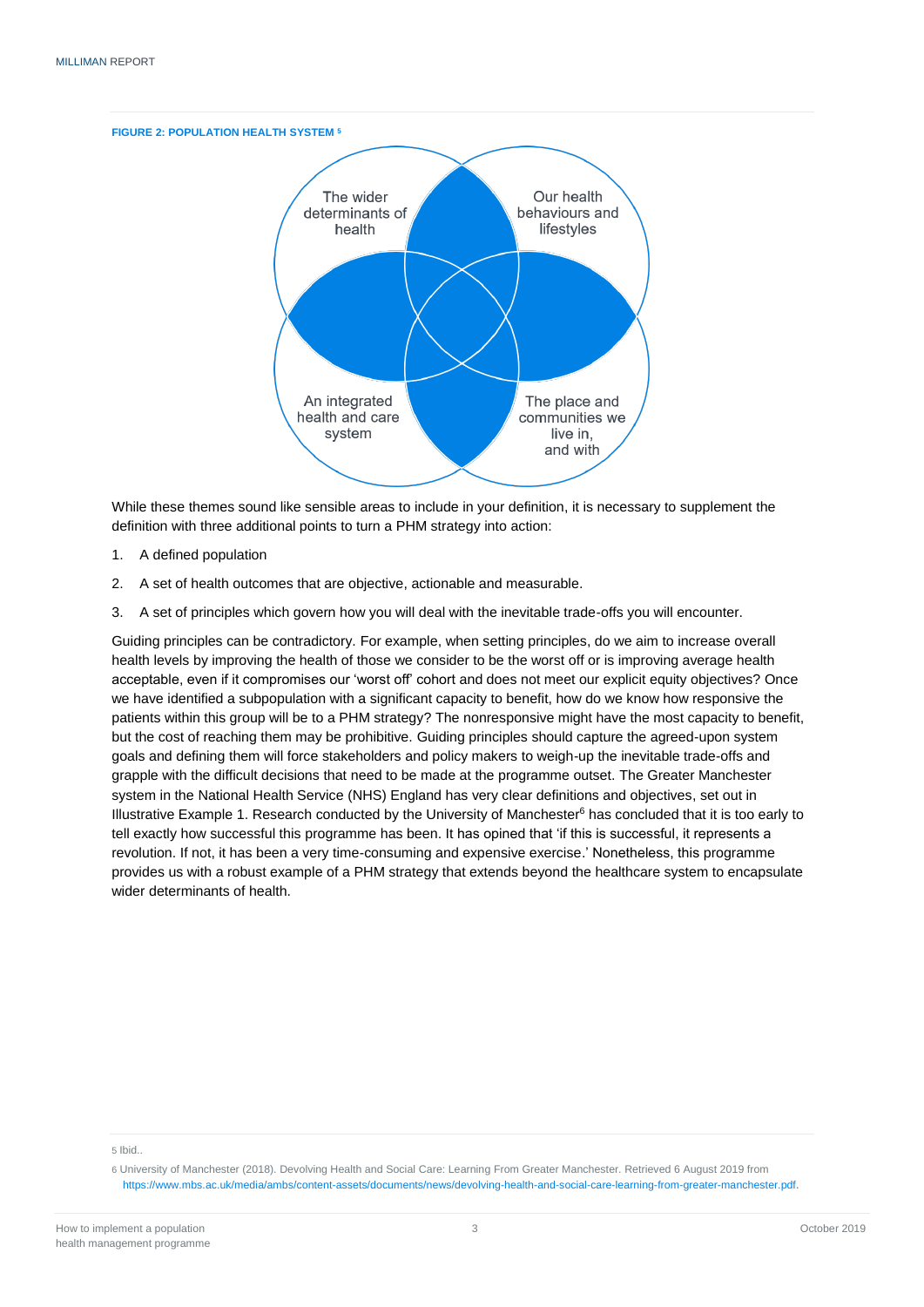#### **ILLUSTRATIVE EXAMPLE 1: GREATER MANCHESTER'S POPULATION HEALTH AND SOCIAL CARE PARTNERSHIP<sup>7</sup>**

#### **HEALTHCARE SYSTEM:**

Greater Manchester, England

# **PHM OBJECTIVE AND DESCRIPTION OF PROGRAMME:**

The Greater Manchester Health and Social Care Partnership was established in 2016. This devolution programme involved the decentralisation of public services to be run locally (rather than nationally) for the 2.8 million people in the Greater Manchester area.

The overarching objectives of this partnership are to:

- Improve population health
- Offer integrated healthcare and social care services as well as offering more joined-up services with other non-healthcare services that affect health (e.g., education, housing)
- Standardise care and access throughout the region

The partnership has three focus areas to address the health needs of its population across the age spectrum: Early Years, Living Well and Ageing Well. Each focus area has defined objectives and activities required to meet the objectives.

For Early Years, goal outcomes include more breastfeeding, dental health, vaccinations, education and parental mental health, and decreased low birth weights, smoking during pregnancy, child obesity, accident and emergency (A&E) visits and children in care.

For Living Well, goal outcomes include getting people back to work sooner after injury or illness, improved self-care, increased health through improved lifestyle behaviours (e.g., reduce smoking and alcohol consumption while increasing physical activity), prevention and earlier detection of cancer, elimination of HIV within a generation and improved self-care.

For Ageing Well, goal outcomes include providing more housing and improving living conditions, improving nutrition and hydration and preventing falls and fractures.

7 Greater Manchester Health and Social Care Partnership. The Bigger Picture: Why Devolution? Retrieved 6 August 2019 from [http://www.gmhsc.org.uk/about-devolution/the-bigger-picture/.](http://www.gmhsc.org.uk/about-devolution/the-bigger-picture/)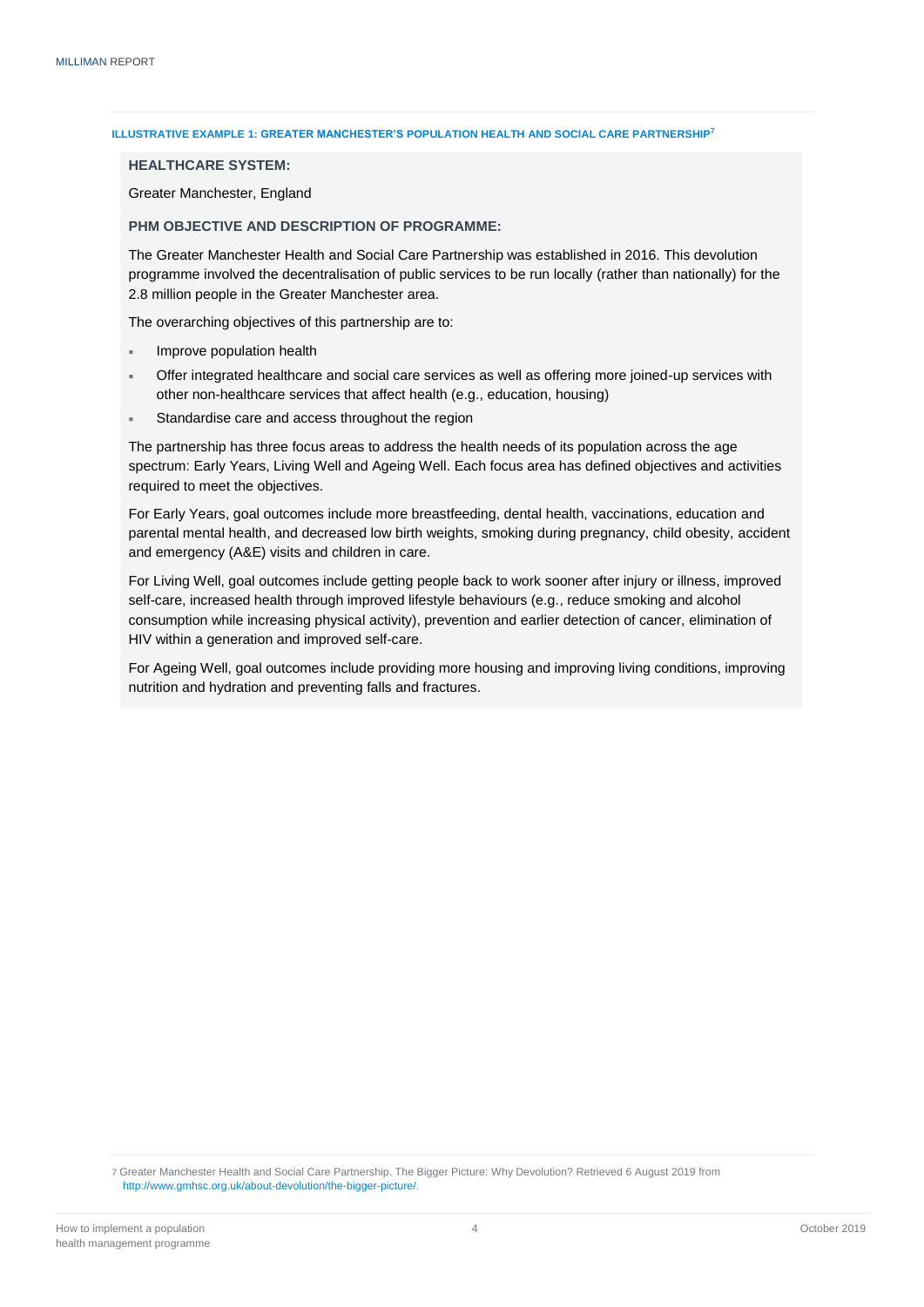# <span id="page-6-0"></span>3. Enablers for your PHM programme

Once you have formulated an agreed definition and a set of outcomes and guiding principles, you need the right enablers to implement a PHM programme. For example, as illustrated in Figure 3, The National Committee for Quality Assurance (NCQA)<sup>8</sup> defines its PHM model with the patient at the centre and supporting components that work together to create a comprehensive PHM strategy. Appropriate enablers will be required to activate each component of the PHM model.

**FIGURE 3: NCQA PHM MODEL**



If we break enablers down into the traditional 'People, process, technology' groups, we can work through each in turn.

# <span id="page-6-1"></span>**3.1 PEOPLE**

What kind of staff do you need for a PHM unit and what skills must they have? If you are setting up a unit within a provider organisation, there is a common assumption that PHM programmes put significant pressures on existing staff or require additional resources and personnel.<sup>9</sup> In fact, published surveys<sup>10,11</sup> reveal that a significant portion of providers expect that adopting a PHM programme will create staffing issues, due to both lack of overall resources and the need for specialist skills.

Patient advocates and navigators, care coordinators, telehealth clinicians, actuaries, analysts, nurse educators, health coaches and chief population health officers are some of the most in-demand jobs that focus on population health nowadays[. Figure 4](#page-7-0) gives an overview of the qualifications and skill set needed to build a strong, functional and collaborative PHM team.

<sup>8</sup> NCQA (2018). Population Health Management Resource Guide. Retrieved 24 September 2019 fro[m https://www.ncqa.org/wp](https://www.ncqa.org/wp-content/uploads/2018/08/20180827_PHM_PHM_Resource_Guide.pdf)[content/uploads/2018/08/20180827\\_PHM\\_PHM\\_Resource\\_Guide.pdf.](https://www.ncqa.org/wp-content/uploads/2018/08/20180827_PHM_PHM_Resource_Guide.pdf)

<sup>9</sup> Gamble, M. (30 April 2014). CEOs: Population health experience is hardest skill set to find. Becker's Hospital Review. Retrieved 6 August 2019 fro[m https://www.beckershospitalreview.com/accountable-care-organizations/ceos-population-health-experience-is-hardest-skill-set-to](https://www.beckershospitalreview.com/accountable-care-organizations/ceos-population-health-experience-is-hardest-skill-set-to-find.html)[find.html.](https://www.beckershospitalreview.com/accountable-care-organizations/ceos-population-health-experience-is-hardest-skill-set-to-find.html)

<sup>10</sup> Landi, H. (10 April 2018).Survey: Healthcare providers report slow progress on population health goals. HealthCare Innovation. Retrieved 6 August 2019 fro[m https://www.hcinnovationgroup.com/population-health-management/news/13030067/survey-healthcare-providers-report](https://www.hcinnovationgroup.com/population-health-management/news/13030067/survey-healthcare-providers-report-slow-progress-on-population-health-goals)[slow-progress-on-population-health-goals.](https://www.hcinnovationgroup.com/population-health-management/news/13030067/survey-healthcare-providers-report-slow-progress-on-population-health-goals)

<sup>11</sup> Health Research & Educational Trust (April 2014). Building a Leadership Team for the Health Care Organization of the Future. Retrieved 6 August 2019 fro[m http://www.hpoe.org/Reports-HPOE/leadership-team-future-2014.pdf.](http://www.hpoe.org/Reports-HPOE/leadership-team-future-2014.pdf)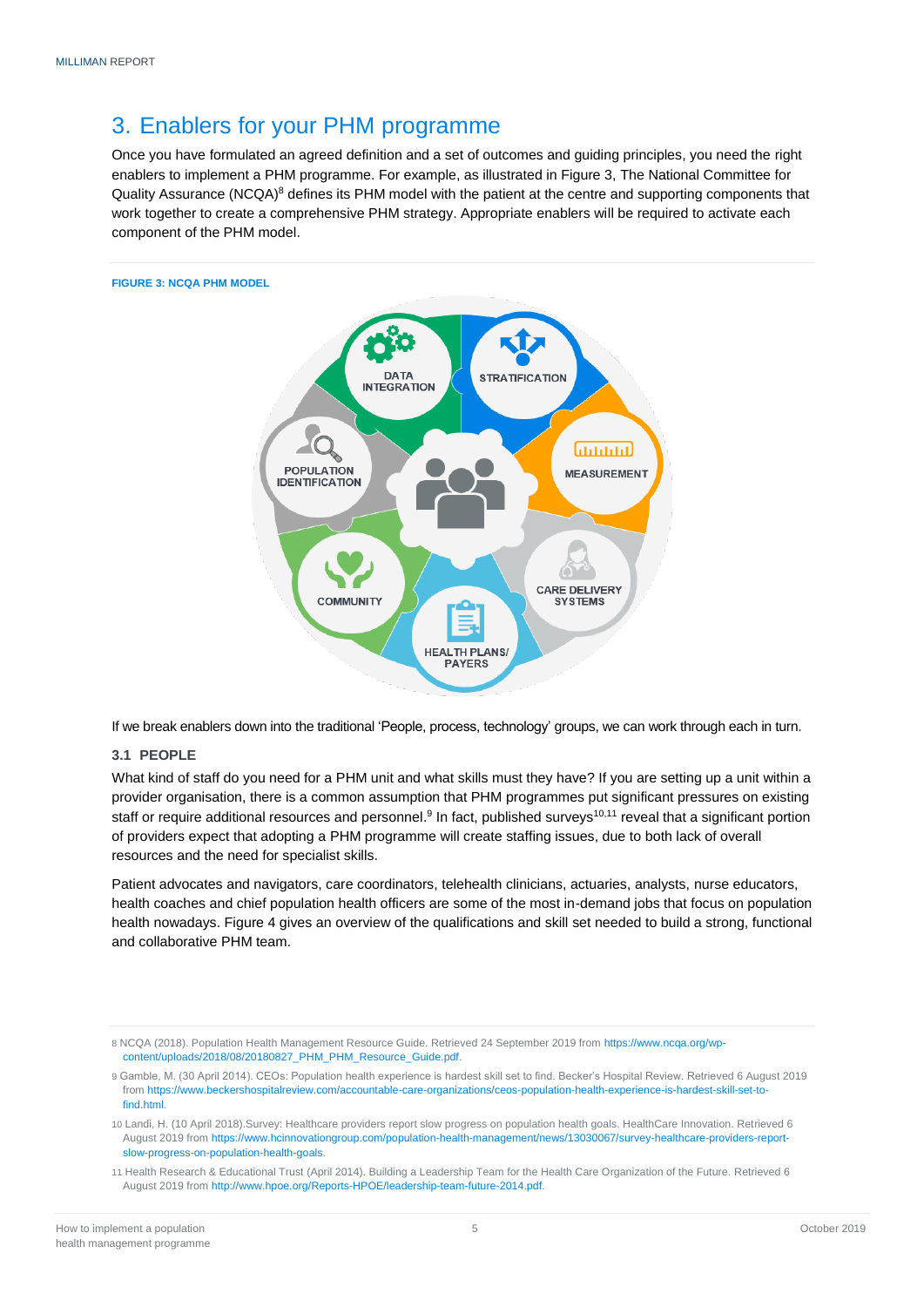<span id="page-7-0"></span>

A well-developed PHM programme requires staff to analyse clinical data, classify and stratify patients by risk, disease and cost cohorts, develop outreach programmes for subsets of the patient population, establish clear and effective communication channels with patients and take steps to monitor and proactively help patients avoid adverse health outcomes. Such PHM processes will most likely create new responsibilities that are not part of the normal routine for the majority of existing healthcare teams. Inevitably, therefore, you will need added resources such as nurses, clinicians and technical support staff, even if many of the individual tasks can be automated.

Illustrative Example 2 shows how one English system went about implementing the organisational design of its PHM programme.

### **ILLUSTRATIVE EXAMPLE 2: UPDATING ORGANISATIONAL PLANS TO SUPPORT FUTURE DEVELOPMENT<sup>12</sup>**

# **HEALTHCARE SYSTEM:**

Southampton Clinical Commissioning Group (CCG), England

**PHM OBJECTIVE AND DESCRIPTION OF PROGRAMME:**

Update existing organisational development (OD) plan to support Southampton CCG's future development.

Strategies and activities included:

Develop new conceptual OD plan with a strong focus on CCG's values, strategic objectives and operational delivery.

Skill profiling tools and a gap analysis of current and desired capabilities.

Team members received coaching and mentoring from professional expert to help with strategy development and implementation.

<sup>12</sup> NHS South, Central and West. Reinvigorating an organization. Retrieved 6 August 2019 fro[m http://www.scwcsu.nhs.uk/case](http://www.scwcsu.nhs.uk/case-studies/Reinvigorating-an-organisation/)[studies/Reinvigorating-an-organisation/.](http://www.scwcsu.nhs.uk/case-studies/Reinvigorating-an-organisation/)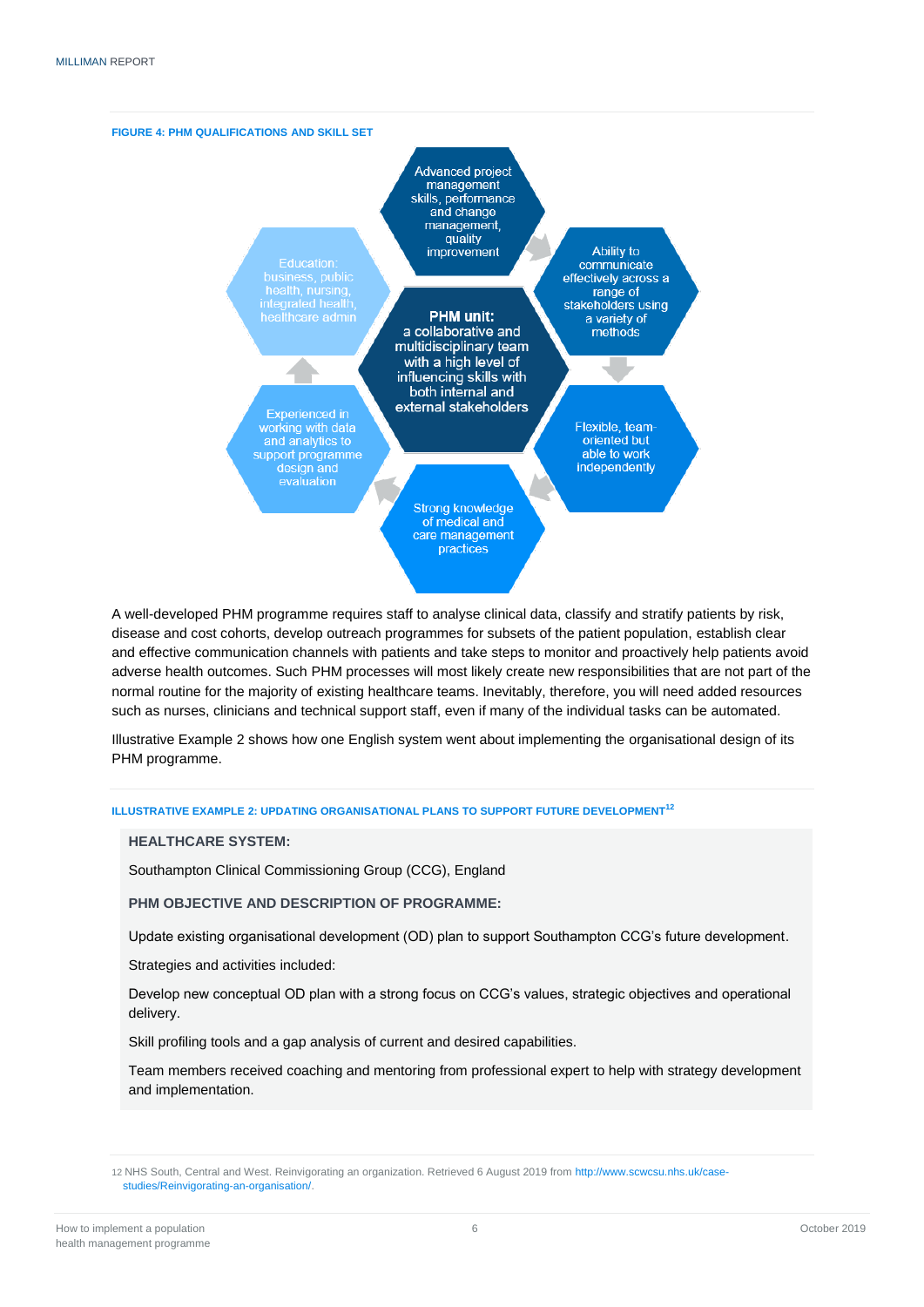Illustrative Example 3 shows how one US system went about implementing its PHM programme, based on strong organisational collaboration, clear programme objectives and investment in its workforce.

#### **ILLUSTRATIVE EXAMPLE 3: ACCOUNTABLE CARE ORGANISATION WITH SOLID WORKFORCE ENGINEERING**

# **HEALTHCARE SYSTEM:**

Hennepin Health-Prepaid Medical Assistance Program (PMAP), Minneapolis, Minnesota

### **PHM OBJECTIVE AND DESCRIPTION OF PROGRAMME:**

Hennepin Health-PMAP, a county-based managed care programme in the Midwestern United States, was created in 2011 through a partnership involving four organisations: the Hennepin County Human Services and Public Health Department; Hennepin County Medical Center, a trauma centre and medium-size public hospital; NorthPoint Health and Wellness Center, a federally qualified health centre; and Metropolitan Health Plan, a nonprofit, county-run, state-certified health maintenance organisation (HMO) that serves Medicare and Medicaid enrolees. Hennepin Health-PMAP offers medical, behavioural and social services to those aged under 65 who are eligible for Medicaid.<sup>13</sup>

The main objective of this partnership was to engineer a workforce to deliver high-quality care to support the integrated delivery of medical, behavioural and social services for a specific population of healthcare beneficiaries.

The four partners formed an accountable care organisation (ACO) and were able to share financial risks among sectors in a way that allowed for some innovative approaches to addressing population health.<sup>14</sup> The lessons learned from this collaboration supply insights that are relevant to others operating towards similar PHM goals.

This important partnership created a powerful programme that tailored coordinated care to particular healthcare populations and defined specific goals, e.g., reduction of hospital admissions. The targeted population was clearly understood up-front, in terms of actual demographics and clinical needs. This population is mostly a high-need community, thus Hennepin Health-PMAP uses an interdisciplinary model that is designed to meet clinical, behavioural, social and economic needs. This approach recognises that each set of needs plays a vital part in a patient's overall health. The population is stratified into risk tiers, permitting Hennepin Health-PMAP to direct finite care coordination resources and interventions to the members with greatest risk for high costs. The stratification process depends on the risk-tiering outcomes, based on patients' past utilisation. The development of a prospective risk-scoring model is under way and its adoption will further enhance the analytical capabilities of the programme. 15

The foundation of this successful care model is the formation of interdisciplinary care coordination teams that are located in primary care clinics. The teams consist of registered nurse care coordinators, clinical social workers, and community health workers. Experts in nonclinical services support these traditional clinical teams. Nonclinical services include housing and vocational support and such aspects as are considered important determinants of health. The Hennepin Health-PMAP population, in general, tends to have greater risk of high costs as it represents the Medicaid population. As stated above, the ACO stratifies its membership into risk classes. That allows the ACO to tailor the model of care to meet individual patients' needs and to prioritise the need for care coordination resources. For example, one risk category identified is high-risk members.

The case of Hennepin Health-PMAP is an example of a comprehensive PHM programme. The key to success for this ACO was the solid partnership of those paying for healthcare and providers serving this particular population and their common goals of improved care coordination in various spaces such as medical, behavioural and social settings.

<sup>13</sup> Medicaid is a US health coverage programme that is jointly funded by states and the federal government to provide healthcare services to lowincome adults, children, pregnant women, elderly adults and people with disabilities.

<sup>14</sup> Gamble, M. (2014). Population Health Experience Is Hardest Skill Set to Find. Becker's Hospital Review.

<sup>15</sup> Health Research & Educational Trust (April 2014). Building a Leadership Team for the Health Care Organization of the Future. Retrieved 24 September 2019 from [http://www.hpoe.org/Reports-HPOE/leadership-team-future-2014.pdf.](http://www.hpoe.org/Reports-HPOE/leadership-team-future-2014.pdf)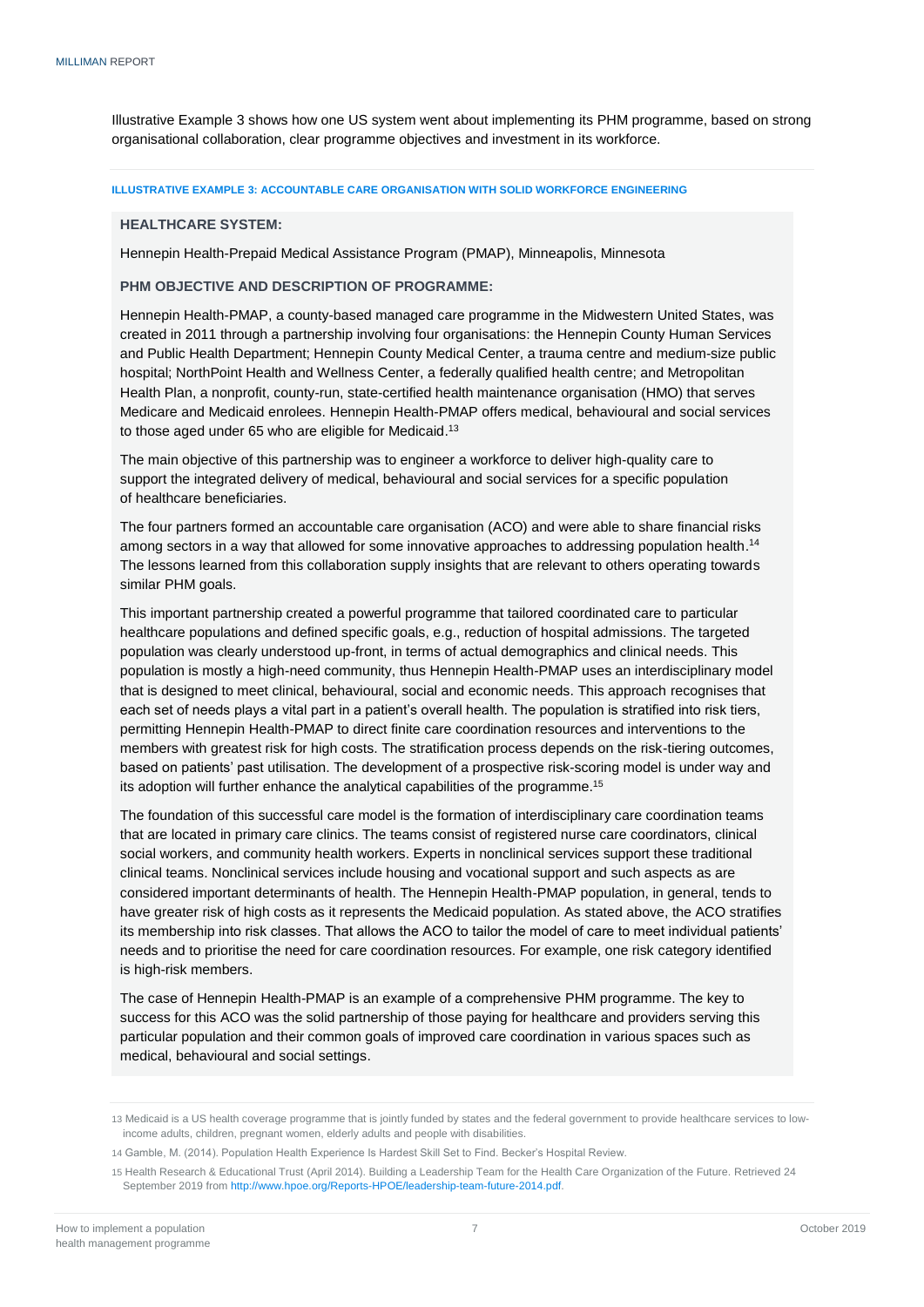# <span id="page-9-0"></span>**3.2 PROCESS**

While the exact processes will depend on agreed-upon goals and objectives, a PHM programme will likely require some broad but well-developed processes, including those shown in Figure 5.



Illustrative Example 4 shows how state and territory health departments in Australia are at different stages of setting up a number of processes to support PHM, including a framework to ensure evidence-based decisionmaking and timely analysis. Some of the processes appear mundane, such as proper coding and tracking of medical devices and interventions, and yet are essential as an underpin to data confidence and, hence, robust decisions based on high-quality data and analysis.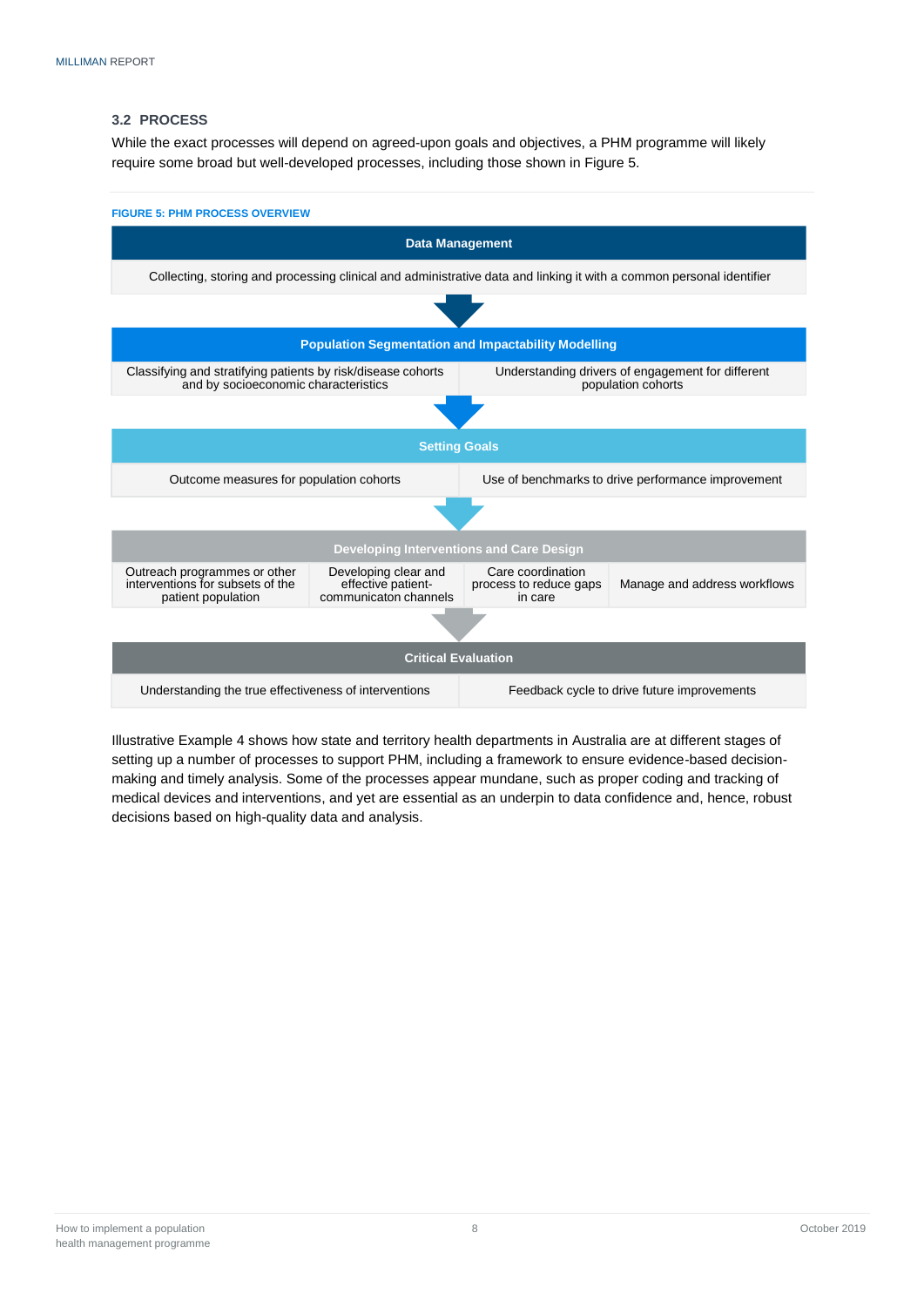#### **ILLUSTRATIVE EXAMPLE 4: SETTING UP PROCESSES TO SUPPORT PHM IN AUSTRALIA<sup>16</sup>**

#### **HEALTHCARE SYSTEM:**

Australia (Queensland Health, NSW Health, Research Australia, Australian Government)

### **PHM OBJECTIVE AND DESCRIPTION OF PROGRAMME:**

Produce high-quality data to improve the delivery of health services and increase understanding of diseases, their treatments and side effects.

# **Activities include:**

- Queensland Health established a statewide clinically led Data and Analytics Committee to drive a culture of data sharing and innovation and applying supply chain international standard product descriptors.
- NSW Health continues to progress NSW Health Analytics Framework software to support evidence-based decision-making and analysis.
- Primary Health Care Networks have the ability to build a shared platform to assist all parts of the healthcare sector.
- Research Australia is partnering with HealthConsult and iDataMap Pty Ltd to create a consumer-driven lake of health data.
- Ten Australian Government agencies will spend about AUD 20.5 million from their existing allocations to implement new governance data arrangements over the forward estimates.

# **OUTCOMES:**

- The Data & Analytics Committee established by Queensland Health is expected to provide localised population health data to inform preventive action and planning.
- Application of supply chain international standard product descriptors and GS1 standards will enable patient identification and future tracking of medical consumable products and services via standard product descriptors.
- NSW Health Analytics Framework is expected to achieve better health outcomes and improve health system planning and performance.
- Shared platform will increase data linkage and analytic capacity, giving more holistic population outcomes, patient experience, service utilisation and system performance.
- Consumer-driven lake project will involve data collection through devices such as wearables and apps to deliver real-time health information to consumers and promote consumer understanding of the value of sharing health data.

<span id="page-10-0"></span>Appropriate systems will need to be developed to support these processes to ensure the successful implementation and maintenance of the PHM programme as well as the integration of the technology, data and analytics that are developed to support the programme.

<sup>16</sup> Government of Australia. Actions Across Australia Case Study – Interoperability and Data Quality: 3. High-Quality Data With a Commonly Understood Meaning That Can Be Used With Confidence. Retrieved 6 August 2019 from [https://conversation.digitalhealth.gov.au/actions](https://conversation.digitalhealth.gov.au/actions-across-australia-case-study-interoperability-and-data-quality)[across-australia-case-study-interoperability-and-data-quality.](https://conversation.digitalhealth.gov.au/actions-across-australia-case-study-interoperability-and-data-quality)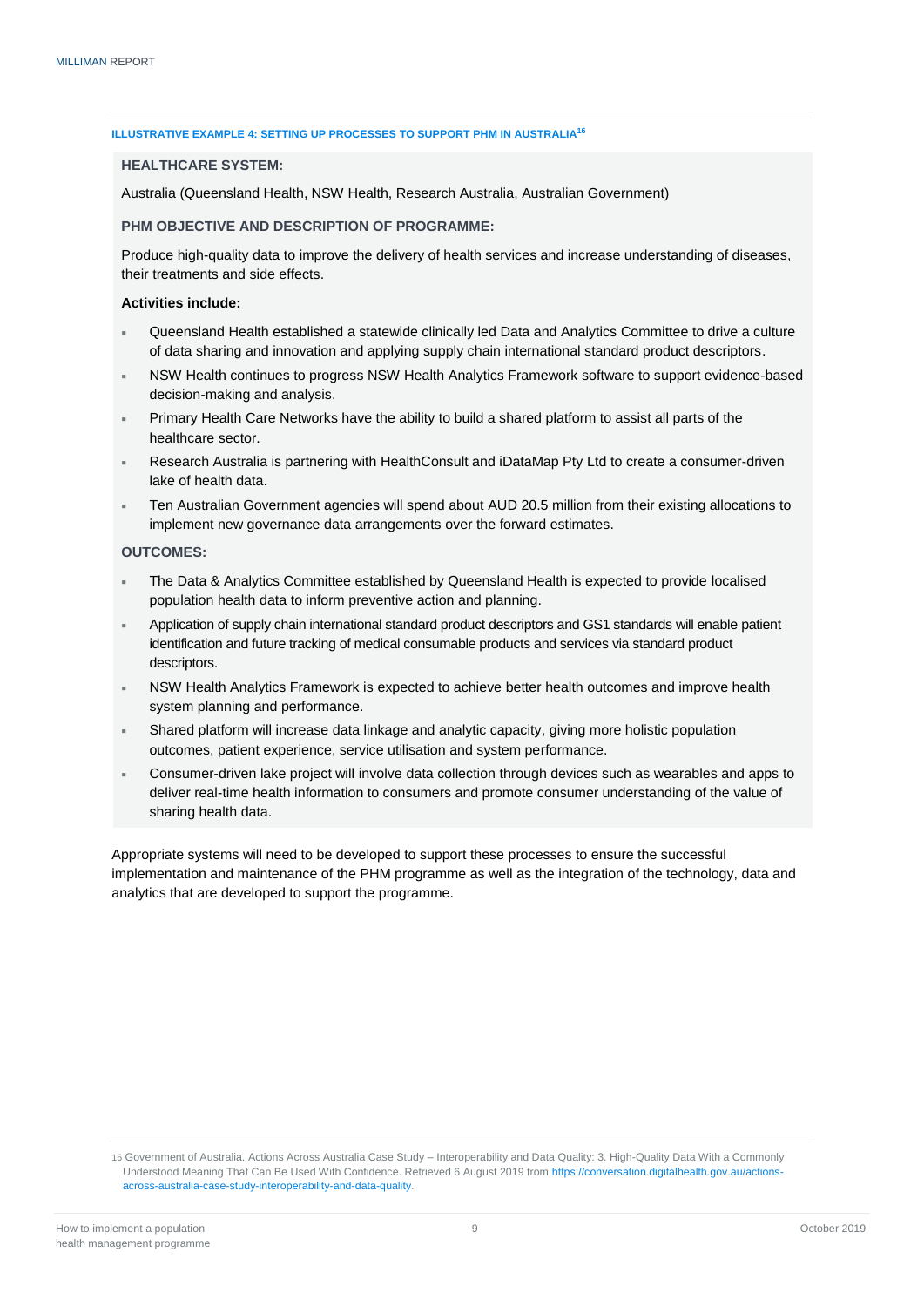# **3.3 TECHNOLOGY, DATA AND ANALYTICS**

# <span id="page-11-0"></span>**Data collection and management**

Ideally, any PHM programme would be supported by a central database, continuously collecting information related to the demographics of the population of interest, clinical and financial information, care management programmes, quality of care, patient satisfaction and access to care metrics, amongst others. Most PHM tools require complete, standardised and consistent data for the population of interest for a reasonable period of time, at least a complete year.

In reality, the available information is not usually this complete, or collected at a centralised point. Even if the required data can be consolidated, there are likely to be other challenges that emerge. For example, it can be challenging to track a single patient through all of their encounters with the healthcare system if there is not a unique, system-wide patient identifier in use.

In addition, combining the traditional health data with broader socioeconomic data, such as educational information, thereby capturing social determinants of health, can significantly improve the accuracy of predictive risk modelling.

Illustrative Examples 5 and 6 show how Singapore and New Zealand set up shared data systems for PHM.

#### **ILLUSTRATIVE EXAMPLE 5: SETTING UP A REGIONAL HEALTH SYSTEM DATABASE FOR SEAMLESS POPULATION HEALTH MANAGEMENT IN SINGAPORE<sup>17</sup>**

# **HEALTHCARE SYSTEM:**

Regional Health System (RHS), Singapore

# **PHM OBJECTIVE AND DESCRIPTION OF PROGRAMME:**

Set up a regional health system database which would facilitate big data analytics for proactive PHM and health services research.

# **Activities included:**

- Conglomeration of four isolated data sets—operational data source for primary care, operational data source for acute care, chronic disease management system and death registry
- Data linkage from different sources via unique identification number
- Creating multiple interconnected tables for data analysis.
- The database development required a cross-functional team and the database provided new insights in understanding chronic disease distribution, healthcare utilisation and cross-utilisation of healthcare services across the system

# **OUTCOMES:**

- The RHS database linked the data using the unique identification number as the linking variable. The final anonymised database has multiple interconnected tables that include patient demographics, chronic disease and healthcare utilisation information.
- It facilitated risk stratification of patients based on their past healthcare utilisation and chronic disease information.
- It provided an opportunity to analyse healthcare utilisation of the population across diverse clinical systems, which enabled proactive PHM.

<sup>17</sup> Gunapal, P.P.G., Kannapiram, P., Teow, K.L. et al. (16 October 2015). Setting up a regional health system database for seamless population health management in Singapore. SAGE Journals. Retrieved 6 August 2019 from [https://journals.sagepub.com/doi/full/10.1177/2010105815611440.](https://journals.sagepub.com/doi/full/10.1177/2010105815611440)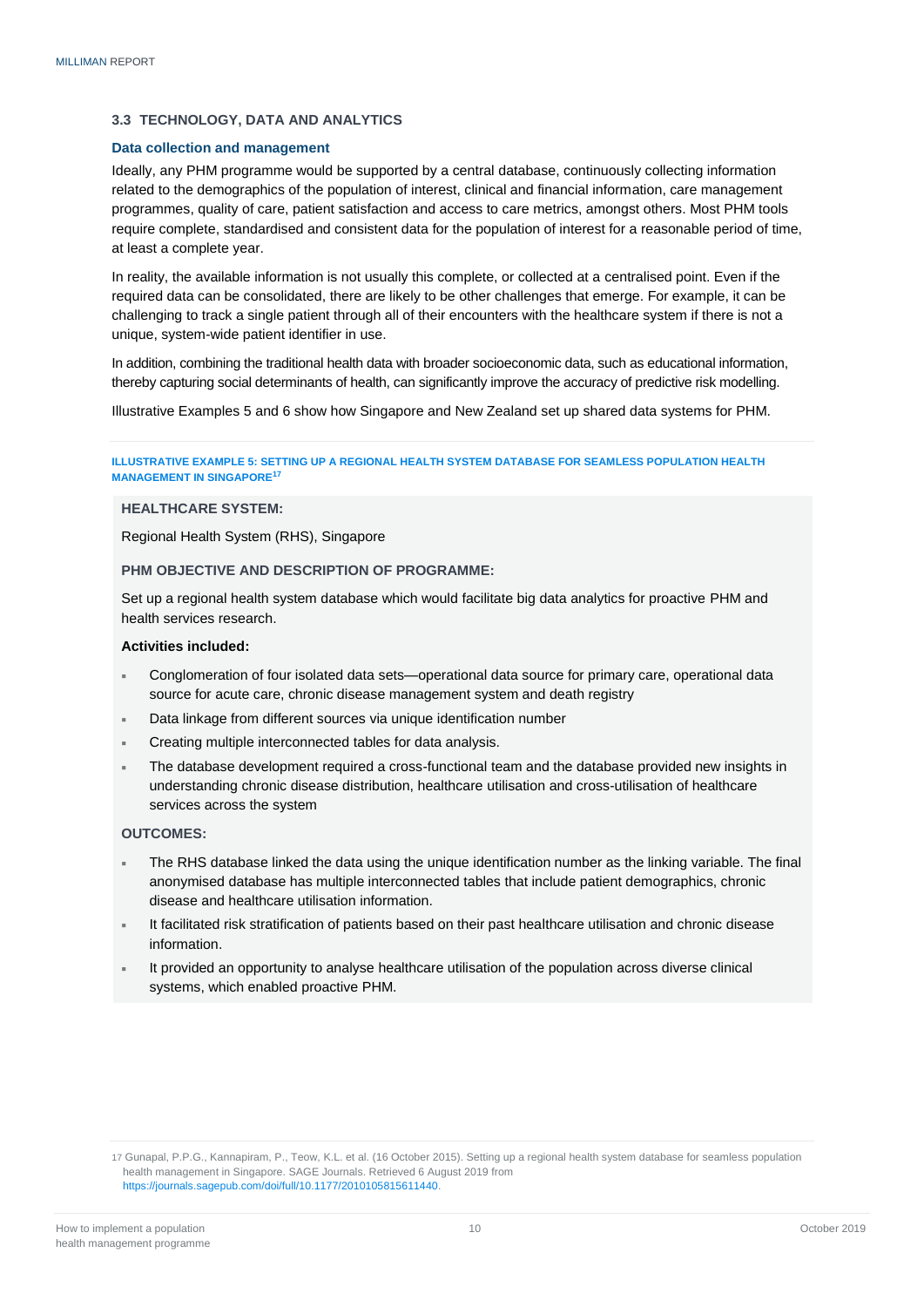### **ILLUSTRATIVE EXAMPLE 6: SETTING UP A SINGLE SHARED PATIENT RECORD TO SUPPORT AN INTEGRATED HEALTH SYSTEM IN NEW ZEALAND<sup>18</sup>**

### **HEALTHCARE SYSTEM:**

Health One for Canterbury District Health Board, New Zealand

### **PHM OBJECTIVE AND DESCRIPTION OF PROGRAMME:**

Build an integrated health system to keep people healthy, provide the right care and support to the right person at the right time and in the right place.

#### **Activities include:**

- Collect patient data from primary and secondary care providers and make the data visible in a single shared patient record.
- Provide access to patient data at the point of care for multiple providers, aimed at providing better and more integrated care.

### **OUTCOMES:**

- Health One provided access to up-to-date and relevant information, allowing timely, safe and more informed decision-making along with a unified view of the complete patient medical record.
- It helped achieve the aim of an integrated health system, putting the patient at the centre of care, making better use of resources and improving the quality of care.
- It improved patient safety and clinical efficiency, provided more comprehensive patient insights and supported seamless workflow through the health systems.

#### <span id="page-12-0"></span>**Population stratification**

A PHM programme requires a number of supporting analytical tools to:

- Stratify the population into the groups we would like to consider (risk stratification)
- Track the progression of the health status of high-risk individuals or groups
- Identify which individuals are the most susceptible to interventions (impactability modelling)
- Monitor the success of any interventions on patient outcomes
- Predict the likelihood of adverse health events and as a result assist with preventing them

A robust risk stratification tool is essential for a successful PHM programme to divide a population into homogenous groups that are defined by characteristics that members within a group have in common, e.g., age, sex and/or clinical conditions. Members within a particular group are estimated to have risk profiles that are similar to other members within the group.

#### **FIGURE 6: RISK STRATIFICATION ILLUSTRATION**



18 More information about Orion Health is available a[t http://web.orionhealth.com/rs/981-HEV-035/images/OrionHealth\\_Canterbury\\_](http://web.orionhealth.com/rs/981-HEV-035/images/OrionHealth_Canterbury_DHB_CaseStudy_ROW.pdf) [DHB\\_CaseStudy\\_ROW.pdf.](http://web.orionhealth.com/rs/981-HEV-035/images/OrionHealth_Canterbury_DHB_CaseStudy_ROW.pdf)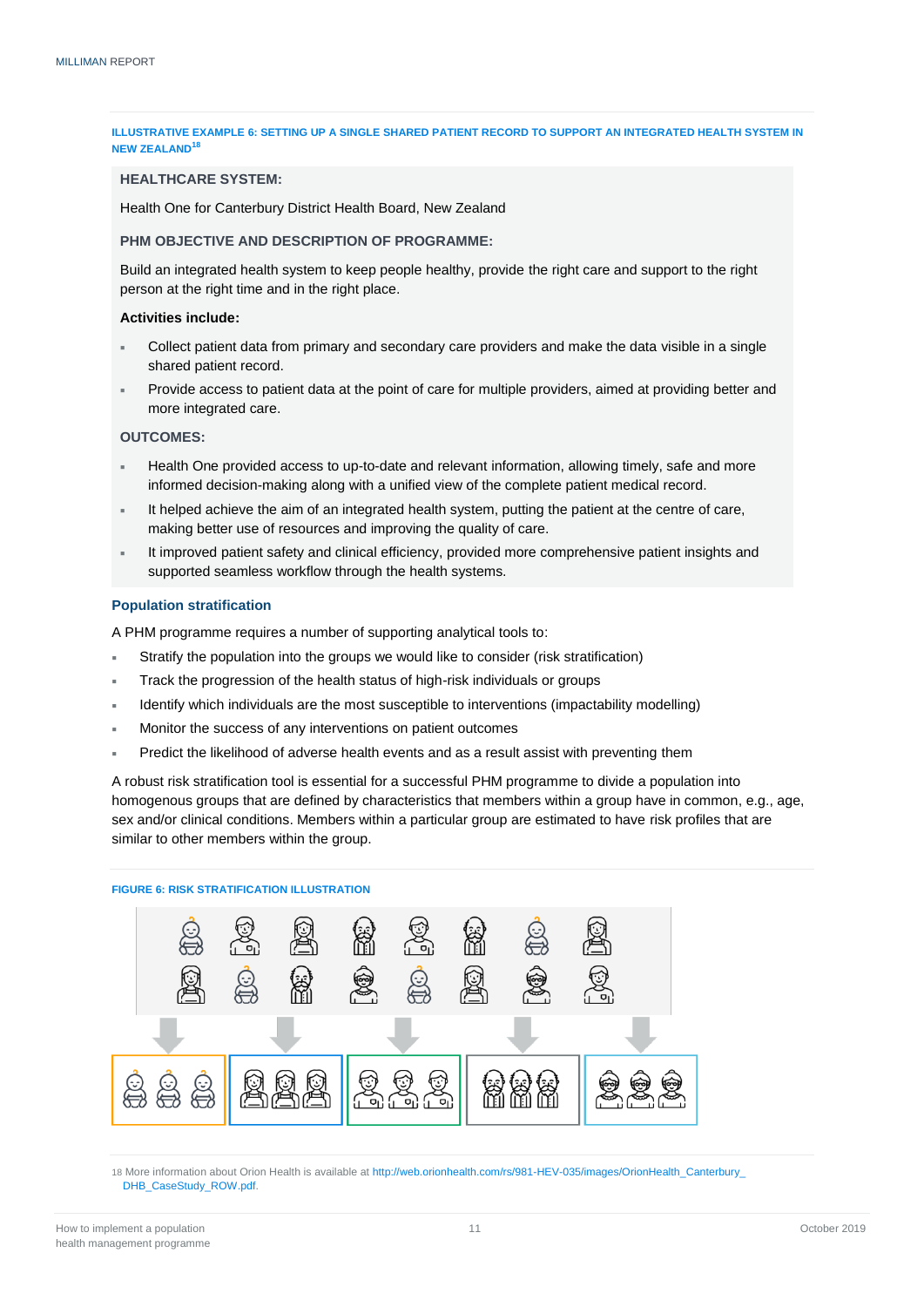Risk stratification allows you to identify the most at-risk members of the population so that appropriate interventions can be targeted where they are most needed. Populations may be stratified according to different features such as:

- **Cost cohort stratification:** Patients are identified for interventions based on costs incurred during their treatments.
- **Condition cohort stratification:** Population segments are determined based on conditions in common, and hence homogenous healthcare needs.
- **Utilisation cohort stratification:** This approach stratifies patients based on their utilisation patterns.
- **Social cohort stratification:** Populations are grouped based on some social features, such as geographic location, socioeconomic status etc.

**ILLUSTRATIVE EXAMPLE 7: RISK STRATIFICATION TO DEVELOP CAPITATION<sup>19</sup> ARRANGEMENT FOR A MAJOR INSURER IN THE GCC<sup>20</sup> REGION**

# **HEALTHCARE SYSTEM:**

Major insurer in a Gulf Cooperation Council (GCC) country

# **PHM OBJECTIVE AND DESCRIPTION OF PROGRAMME:**

Milliman assisted an insurer that wanted to address rapidly rising claims costs by implementing a capitation arrangement with major hospital groups in the region.

We used our proprietary risk stratification tool, the Milliman Advanced Risk Adjusters™ (MARA™), to understand the risk profile of members included in the population and the risk profile of members who would be allocated to each hospital group.

MARA uses longitudinal data sets $21$  and advanced statistical methods to calculate a total risk score per member in the population considered, where the total risk score represents the expected overall healthcare resource utilisation for each member compared to the average member in the population. This risk score can be further decomposed into major service categories, e.g., inpatient, outpatient, physician, emergency and pharmacy categories. In addition, MARA produces outputs summarising each member's clinical conditions and how they contribute to the member's overall risk score, if at all. Using MARA, it is also possible to calculate the likelihood of hospitalisation within a 12-month period.

# **OUTCOMES:**

<span id="page-13-0"></span>Using the results of the risk stratification, the insurer was able to take an informed approach to designing a capitation arrangement with hospitals in the region as well as developing future programmes for efficiency improvements with the risk and clinical profile of its member base in mind.

<sup>19</sup> Capitation refers to the payment of a fee to a medical provider, such that the amount paid is determined by the number of enrolled patients.

<sup>20</sup> The Gulf Cooperation Council (GCC), or Cooperation Council for the Arab States of the Gulf, refers to the political and economic alliance of six Middle Eastern countries—Saudi Arabia, Kuwait, the United Arab Emirates, Qatar, Bahrain, and Oman.

<sup>21</sup> Longitudinal data sets track the same individuals over time.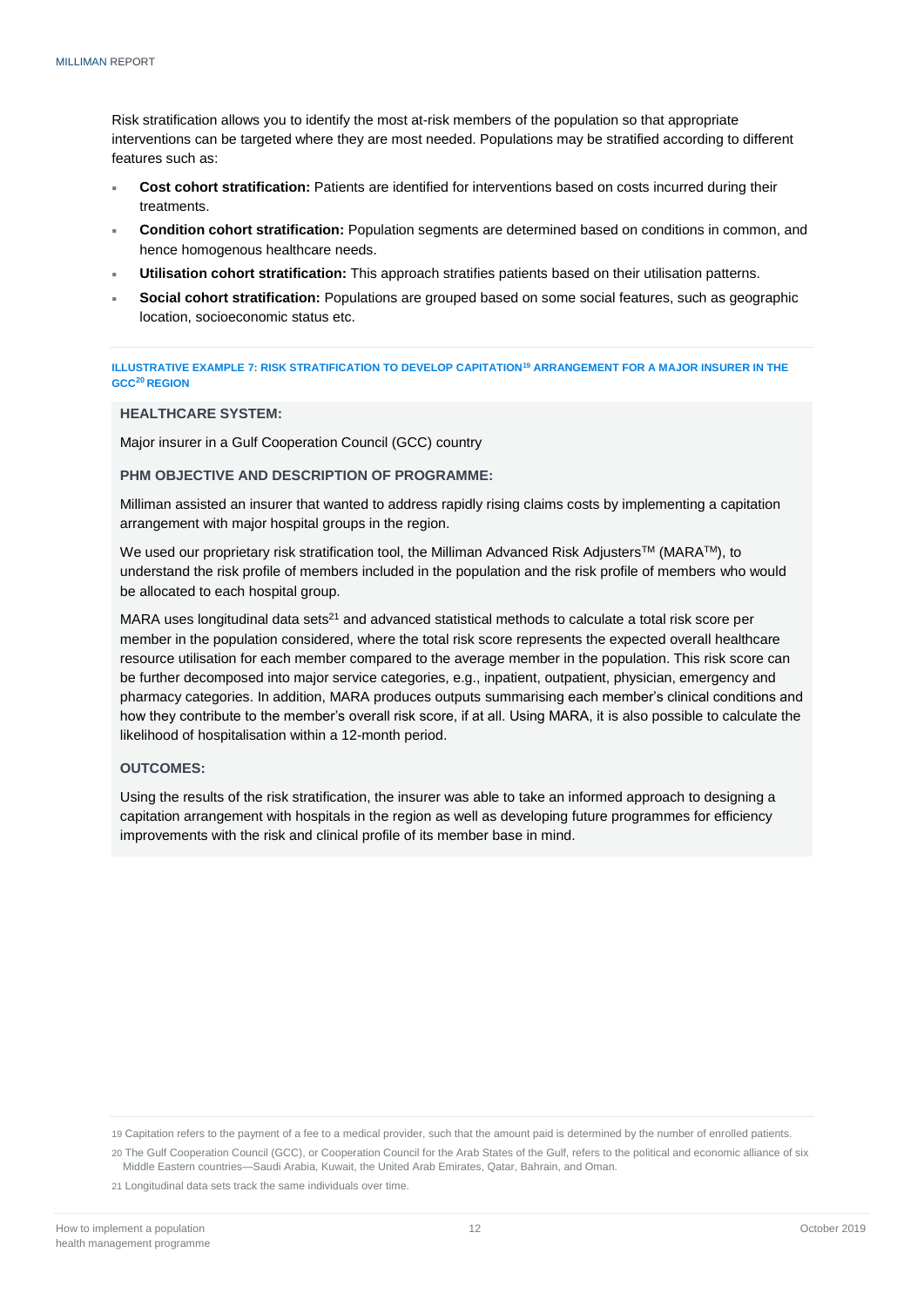# **Impactability modelling**

Alongside risk stratification models, you should consider the use of impactability modelling. According to a study by the UK-based health think tank the Nuffield Trust,<sup>22</sup> impactability models 'aim to identify the subset of at-risk patients for whom preventive care is expected to be successful.' Impactability modelling involves identifying which individuals in each population group would be most amenable to the interventions proposed, and which interventions would be most effective for those individuals. The aim is to work out how effective the interventions under consideration will be. If individuals are identified as high-risk and appropriate interventions are identified, but the individuals resist the interventions proposed—by, for example, not attending regular scheduled appointments—then the interventions will have no impact. Predictive modelling tools can identify instances where interventions are unlikely to be effective, so that these interventions can be managed differently to increase their effectiveness.

Equity and access are important aspects to bear in mind when considering impactability. As discussed in the Nuffield Trust study,<sup>23</sup> the use of predictive models means that patients are 'identified according to objective criteria rather than the attentiveness of the physician or the wishes of patients and their relatives' and patients can be prioritised according to 'gaps' in care. Conversely, impactability modelling could also have the potential to exacerbate existing healthcare disparities and inequalities. For example, those with a low socioeconomic status, addiction, mental illness, language barriers or other social problems may be excluded from enrolling in certain programmes if these factors were found to predict poor compliance or effectiveness.

A PHM programme can also use technological tools to make interventions more effective, efficient and targeted to the patient. For example, an outreach effort to patients with high blood pressure can be automated through targeted text messages, reminders, voice messages and/or emails to assist them to manage the condition.

22 Lewis, G.H. (June 2010). 'Impactibility models': Identifying the subgroup of high-risk patients most amenable to hospital-avoidance programs. The Nuffield Trust. Retrieved 6 August 2019 fro[m https://www.ncbi.nlm.nih.gov/pubmed/20579284.](https://www.ncbi.nlm.nih.gov/pubmed/20579284)

23 Ibid.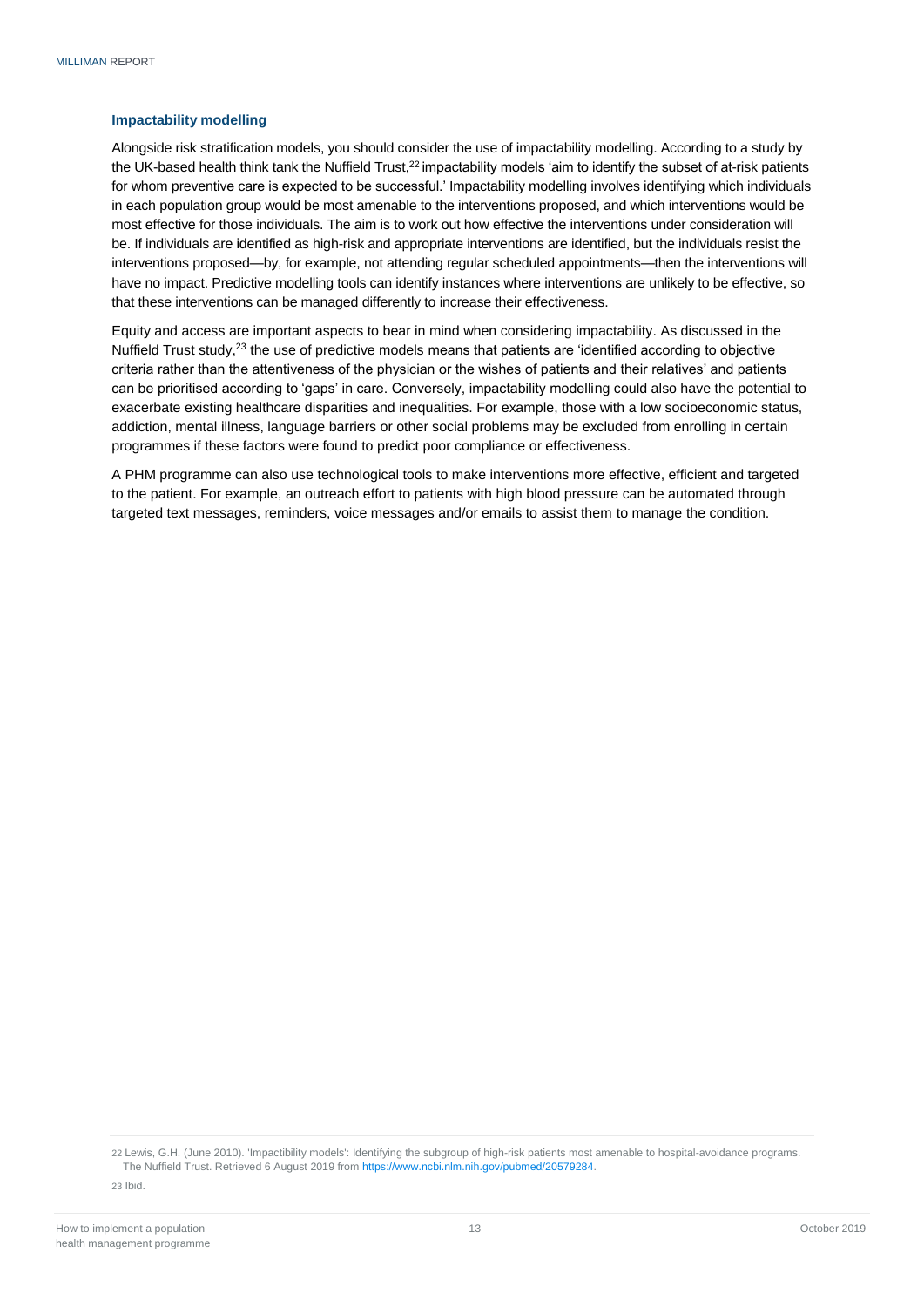# <span id="page-15-0"></span>4. Evaluation framework

How will you know whether your PHM programme is successful? An effective evaluation framework is a key component and you should incorporate it in two distinct phases:

- 1. Before launch, when an effective evaluation framework can help determine which interventions should be prioritised, and can help frame expected outcomes and potential unintended consequences.
- 2. After launch, when your framework can assess the programme outcomes against expectations, and, critically, allow further ongoing refinements to help maximise the programme's ability to deliver on targets.

A key element of building an effective evaluation framework is identifying the goals of the programme and planning in detail how you will measure success. This should be an important part of the design phase of the project as it also allows ongoing refinement to the project to improve results.

Measures of success can cover a range of potential factors including:

- **Quality of care:** Although there is no standardised set of quality metrics, the Donabedian model that considers 'structure,' 'process' and 'outcomes' is a widely used framework. 24
	- **Structure:** Resources and organisational arrangements in place to deliver care.
	- − **Process:** Appropriate physician and other provider activities carried out to deliver care.
	- **Outcomes:** The results of physician and other provider activities.
- **Patient experience and/or satisfaction:** For example, measured through surveys and patient engagement.
- **Cost of care:** The costs of the programme (direct and indirect) may need to be balanced against cost savings of successful outcomes. Per-patient costs may need to be considered as well as overall costs. Measuring cost savings of successful outcomes can extend quite widely and include societal costs and benefits (e.g., improved productivity and lower absenteeism).
- **Reduction of inequalities or distribution of outcomes:** Measuring the movement of the mean or average outcome may not be enough. In some contexts, your mean outcome may get worse, but the distribution of outcomes may become narrower and that could be considered a success.
- **Access to care:** This means having 'timely use of personal health services to achieve the best health outcomes'<sup>25</sup> and includes four main components: *coverage* to facilitate entry into the healthcare system, *services* with a usual source of care in order to receive recommended screening and prevention services, *timeliness* such that healthcare is provided when the need is recognised and a *workforce* that is capable, qualified and culturally competent.

There are a number of significant challenges in evaluating the impact of a PHM programme. Typically the more powerful and sophisticated an evaluation methodology is, the more complex and challenging it is to implement, and the more onerous the data requirements will be. At one extreme, evaluation methodologies can be largely qualitative and observational, focusing on case studies or series of related case studies. At the other extreme, evaluation approaches can focus on randomised controlled trials (RCTs) or even meta-analyses<sup>26</sup> of RCTs.

Most commonly, evaluation approaches for PHM interventions focus on a before and after (observational) analysis. This will typically measure an outcome for a population after allowing for the impact of a PHM initiative, comparing it to the experience for the same population pre-intervention. Before and after comparisons of this nature can have the benefit of being quantitative and data-driven, but can also be fraught with pitfalls. The key challenges to look out for are selection bias, the impact of reversion to the mean and confounders. We address each of these in more detail in Figure 7. By comparison, RCTs can avoid these pitfalls but may be onerous or impractical to implement in some circumstances.

<sup>24</sup> Agency for Healthcare Research and Quality. Understanding Quality Measurement. Retrieved 24 September 2019 from [https://www.ahrq.gov/professionals/quality-patient-safety/quality-resources/tools/chtoolbx/understand/index.html.](https://www.ahrq.gov/professionals/quality-patient-safety/quality-resources/tools/chtoolbx/understand/index.html)

<sup>25</sup> Agency for Healthcare Research and Quality. Chartbook on Access to Health Care. Retrieved 24 September 2019 from [https://www.ahrq.gov/research/findings/nhqrdr/chartbooks/access/elements.html.](https://www.ahrq.gov/research/findings/nhqrdr/chartbooks/access/elements.html)

<sup>26</sup> Meta-analysis involves aggregating results from multiple RCTs.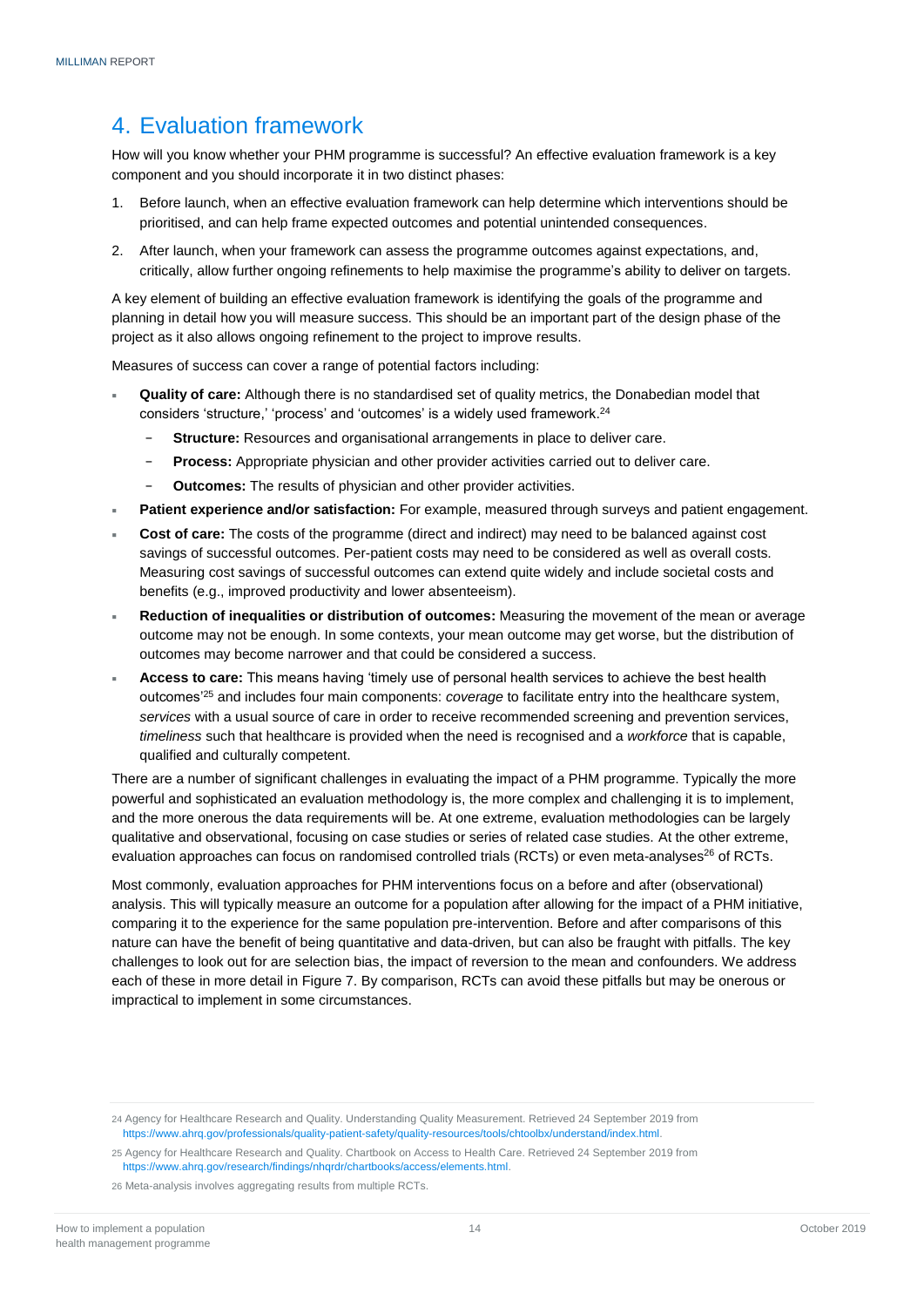**FIGURE 7: PHM EVALUATION PITFALLS**

| <b>Selection and</b><br>sample size | Any situation where an individual is making a choice will introduce the potential for<br>selection bias. For example, is a PHM programme successful at improving health<br>outcomes in its own right, or has the programme attracted those who would have had<br>better health outcomes anyway? Bias can typically arise when an individual chooses to<br>participate in a programme, when participants for a project are chosen based on<br>particular criteria or when an individual remains in a programme based on choice or<br>eligibility. Further, having small sample sizes may produce spurious results and limit<br>confidence in the results and the effects of the PHM interventions.                                                                                                                                                                                                                                                                  |
|-------------------------------------|--------------------------------------------------------------------------------------------------------------------------------------------------------------------------------------------------------------------------------------------------------------------------------------------------------------------------------------------------------------------------------------------------------------------------------------------------------------------------------------------------------------------------------------------------------------------------------------------------------------------------------------------------------------------------------------------------------------------------------------------------------------------------------------------------------------------------------------------------------------------------------------------------------------------------------------------------------------------|
| <b>Confounders</b>                  | The age-old maxim of statistical analysis that correlation does not equal causation<br>applies equally here too. Often data in results may point to interesting outcomes but may<br>mask the true underlying picture. For many years, for example, there was a widely held<br>belief that birth order had a significant impact on the incidence of Down syndrome. In<br>fact, later research has shown that maternal age at birth is a key factor, and of course<br>birth order is heavily correlated with maternal age at birth. The only way to fully address<br>confounders of this nature is to gather sufficient data to analyse across a range of<br>variables. For example, an analysis by both birth order and maternal age will quickly<br>show that birth order is not significant to incidences of Down syndrome. However, this<br>raises a challenge of having enough data to make such granular analysis meaningful and<br>statistically significant. |
|                                     | There will be situations where your evaluation of a PHM programme is assessing the<br>impact of the programme by comparing the outcomes for the population covered by the<br>programme to the experience pre-intervention. In this situation there is an added<br>complexity where the outcomes for the population if the intervention had not taken place<br>(the 'counterfactual') will be unknown. It will be important to make appropriate allowances<br>for trends and other factors such as changes in risk profile which could influence the<br>experience for the population, rather than simply attributing any changes to the PHM<br>programme. This can require complex modelling of potential outcomes and will add<br>further uncertainty to your analysis.<br>Failure to identify and adjust for the effects of confounding variables will also compromise                                                                                           |
|                                     | the ability to generalise or transfer the learnings and design elements of PHM<br>programmes from one setting to another.                                                                                                                                                                                                                                                                                                                                                                                                                                                                                                                                                                                                                                                                                                                                                                                                                                          |
| <b>Reversion to</b><br>the mean     | This can be another key challenge in evaluating any PHM intervention, in particular<br>because the impact can be significant on results, both in terms of quantum and even<br>directionally. For example, a PHM intervention may focus on a subgroup of an overall<br>population with the highest costs in the previous year. Following the introduction of the<br>programme, the costs for this group are much closer to the average than they had been<br>in the previous year. The programme is therefore deemed a success. However, an<br>examination of a similar population without the PHM initiative might show very similar<br>results. The highest claimants in one year may not be the highest the next year, and<br>reversion to the mean will pull outliers towards the centre over time.                                                                                                                                                             |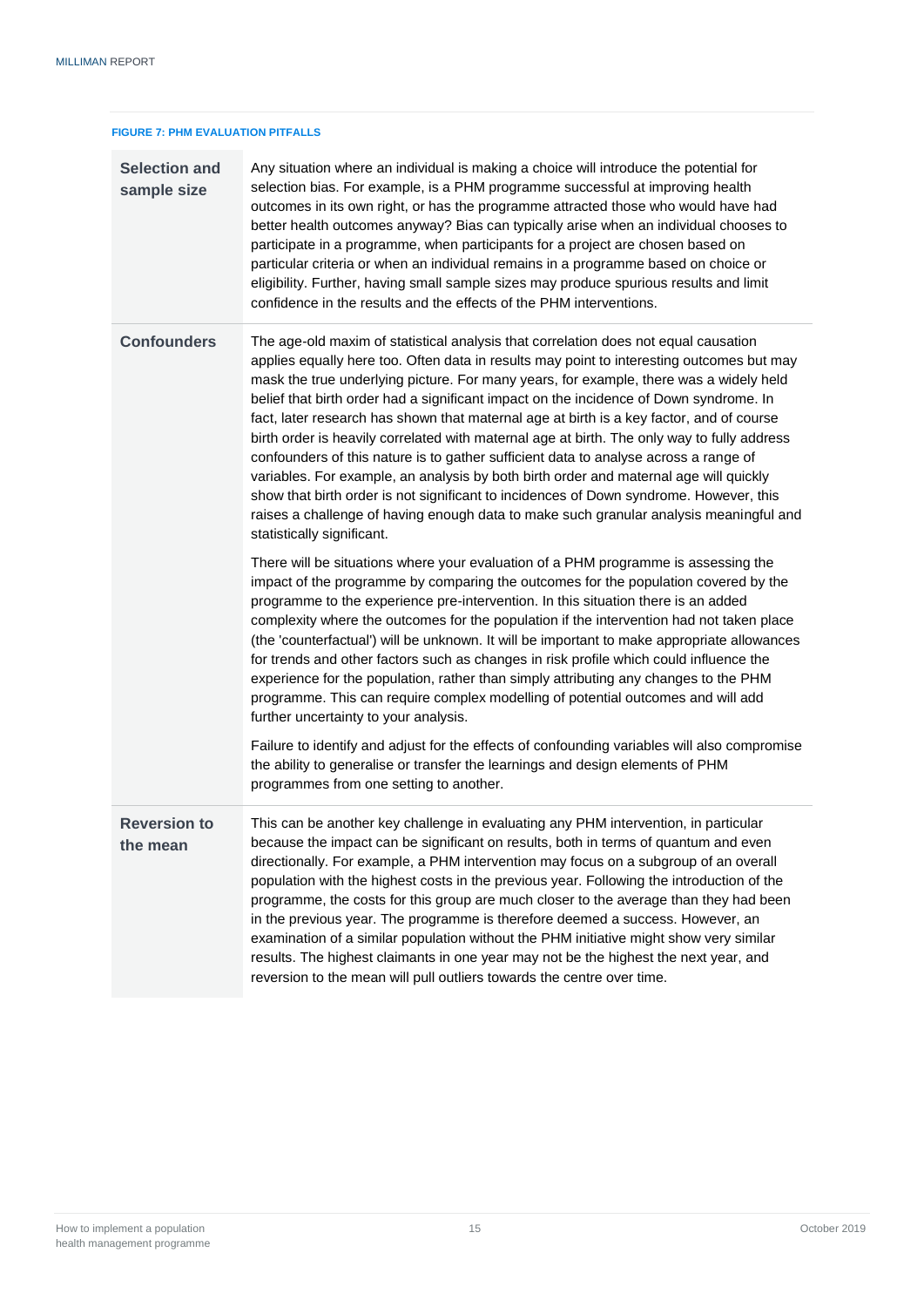Measuring outcomes successfully will therefore typically require:

- Gathering sufficient data to provide a baseline assessment
- Identifying a suitable control group against which to compare outcomes, whether that is a different population at the same point in time, or the same population pre-intervention
- Selecting evaluation methodology appropriate for the intervention and outcomes under study.
- Assessing the impact of selection bias and adjusting appropriately for it
- Allowing for other challenges such as confounders and reversion to the mean

A critical element of any evaluation mechanism will be a feedback loop that allows ongoing results to influence the design of the system, facilitating iterative improvements over time.

While PHM programmes can have a range of potential outcomes, and their success will not always be measured in purely financial terms, it is likely that some element of cost-effectiveness analysis will be required. A common approach is to identify a measure of success and plot the achievement of that goal against the incremental costs required to get there. Perhaps the most commonly used measure in health economic terms is the quality-adjusted life year (QALY).<sup>27</sup> Plotting the incremental QALY gains against the incremental costs can allow a PHM initiative to be compared to other interventions (or no intervention). This can also facilitate deciding whether pilot programmes justify proceeding to full programmes. For example, we can define an efficient frontier according to a predetermined threshold (e.g., 'we will only accept programmes that generate an incremental QALY less than X amount of money'). Comparing programmes B through F to programme A in Figure 8, we see that only programmes C and D have cost per QALY values below the threshold. Further, we see that even if the threshold were increased above X amount of money, then programme B would not be considered acceptable, as it is dominated by programmes C and D (i.e., programme B is less effective and more expensive than programmes C and D).





Threshold  $= $X$ 

# **Challenges associated with using QALYs**

Although cost-effectiveness analysis using QALYs is a common and widely accepted approach, it is not without its challenges. Concerns with using QALYs include ethical, methodological and contextual challenges.<sup>28</sup>

# Another approach to cost-effectiveness analysis for PHM interventions is a return on investment (ROI) type model. A challenge of this method is capturing the full cost of any investment, and capturing the full financial

27 According to the National Institute for Health and Care Excellence (NICE), QALY is 'a measure of the state of health of a person or group in which the benefits, in terms of length of life, are adjusted to reflect the quality of life.' See [https://www.nice.org.uk/glossary?letter=q.](https://www.nice.org.uk/glossary?letter=q)

28 Pettit, D.A., Raza, S., Naughton, B. et al. (2016). The limitations of QALY: A literature review. J Stem Cell Res Ther. Retrieved 24 September 2019 fro[m https://www.longdom.org/open-access/the-limitations-of-qaly-a-literature-review-2157-7633-1000334.pdf.](https://www.longdom.org/open-access/the-limitations-of-qaly-a-literature-review-2157-7633-1000334.pdf)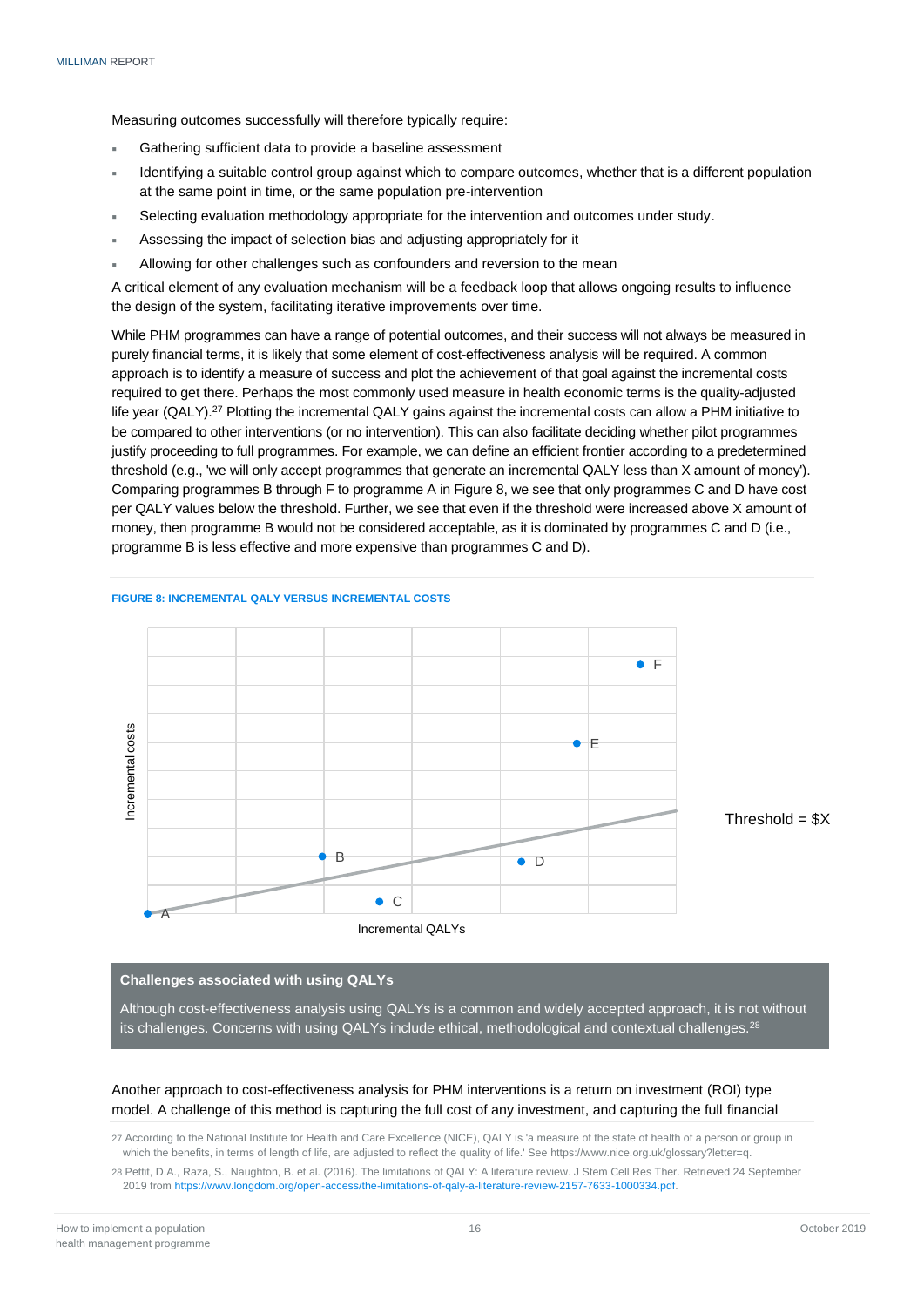value of returns in terms of outcomes. This is a particular challenge in the context of PHM programmes where the determinants of health can be wide-ranging, and in particular the benefits of improved health outcomes.

Both cost/QALY and ROI approaches give widely varying results depending on the investment perspective taken and the range of costs and benefits accruing to different stakeholders that are included.

One interesting framework is the Social Return on Investment (SROI) model developed by Social Value UK.<sup>29</sup> This approach looks to identify the key stakeholders in any intervention and assign financial value to all outcomes, even those which do not have directly measurable financial outcomes. The approach has been adopted and adapted by many organisations including the World Health Organisation. Depending on the scope of a PHM intervention and the perspective of the body introducing the initiative, the SROI can be a very useful framework for assessing a cost-benefit analysis or for comprehensively evaluating the success of a PHM programme.

# <span id="page-18-0"></span>5. Conclusion

PHM is not easy. Key success factors of any PHM programme are to agree a definition and strategy, define goals and measurement, stratify the population, define and design interventions and measure success. Key statistical tools and technology can enable the process, but you must have suitably qualified staff and the right enablers. It is critical to understand how to operate a genuine feedback loop or continuous improvement cycle to capture the potential gains from a PHM approach.

29 SROI Network (January 2012). A Guide to Social Return on Investment. Retrieved 6 August 2019 from

[http://www.socialvalueuk.org/app/uploads/2016/03/The%20Guide%20to%20Social%20Return%20on%20Investment%202015.pdf.](http://www.socialvalueuk.org/app/uploads/2016/03/The%20Guide%20to%20Social%20Return%20on%20Investment%202015.pdf)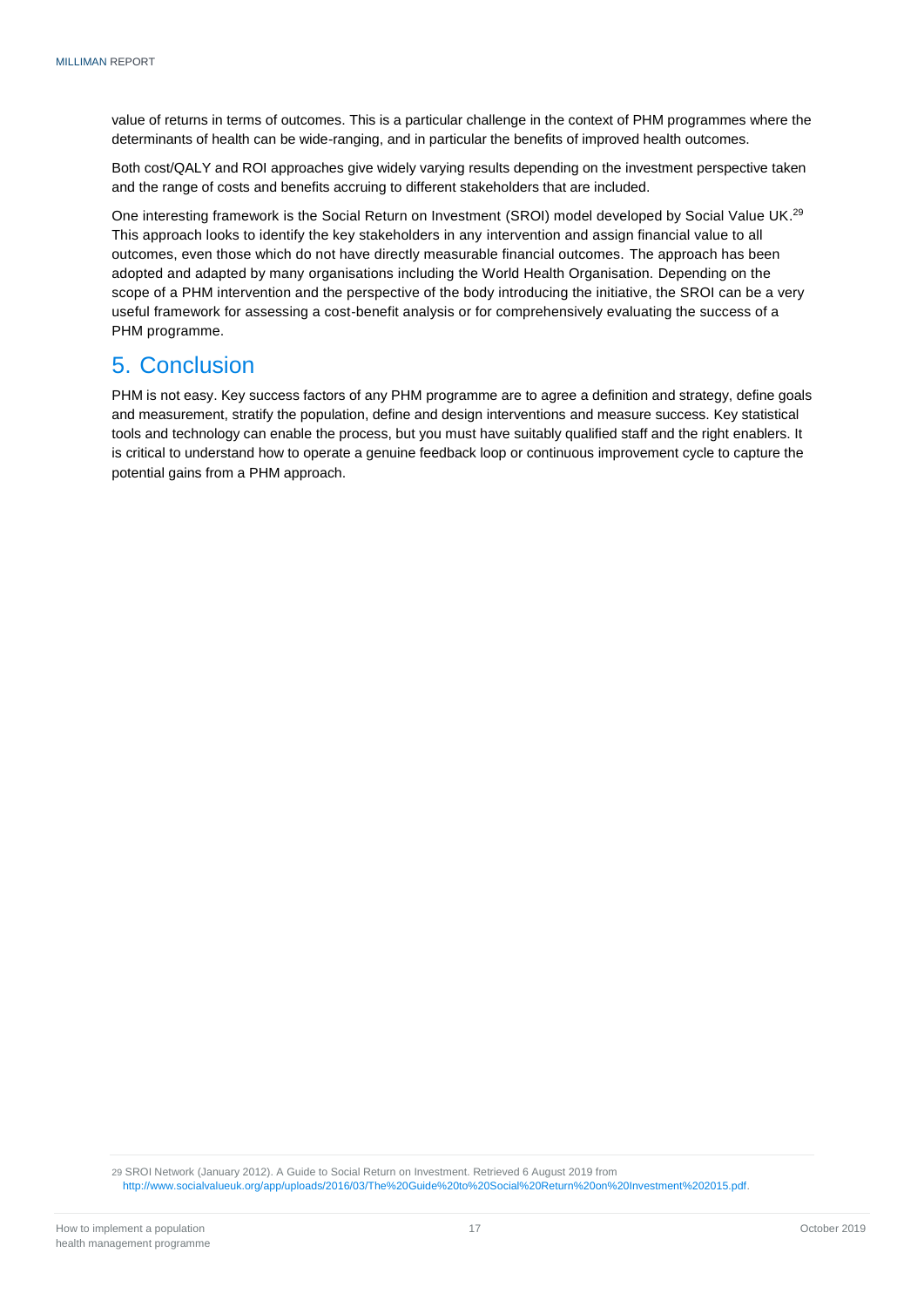# <span id="page-19-0"></span>Appendix 1: PHM Definitions

| NHS England <sup>30</sup>                                                                                 | 'Population Health Management is an approach aimed at improving the health of<br>an entire population and improves population health by data driven planning and<br>delivery of care to achieve maximum impact for the population.'                                                                                                                                                                                                                                                                                                                                                                                                                                                                                              |
|-----------------------------------------------------------------------------------------------------------|----------------------------------------------------------------------------------------------------------------------------------------------------------------------------------------------------------------------------------------------------------------------------------------------------------------------------------------------------------------------------------------------------------------------------------------------------------------------------------------------------------------------------------------------------------------------------------------------------------------------------------------------------------------------------------------------------------------------------------|
| RAND Health Care <sup>31</sup>                                                                            | 'The PHM model is characterized by three key principles: a focus on the health<br>outcomes of the entire population; coordination of health and medical services<br>through the continuum of care needs, from prevention and health promotion to<br>curative care, disease management, and palliative care; and proactive<br>management of care needs. PHM addresses health care needs from health and<br>wellness to coping with the end of life, and encompasses all dimensions of health,<br>including physical, mental, and social well-being.'                                                                                                                                                                              |
| <b>David Kindig and Greg</b><br><b>Stoddart in the American</b><br>Journal of Public Health <sup>32</sup> | Population health relates to 'the health outcomes of a group of individuals,<br>including the distribution of such outcomes within the group. The field of<br>population health includes health outcomes, patterns of health determinants, and<br>policies and interventions that link these two.'                                                                                                                                                                                                                                                                                                                                                                                                                               |
| Government of Canada <sup>33</sup>                                                                        | 'Population health is an approach to health that aims to improve the health of the<br>entire population and to reduce health inequities among population groups. In<br>order to reach these objectives, it looks at and acts upon the broad range of<br>factors and conditions that have a strong influence on our health.'                                                                                                                                                                                                                                                                                                                                                                                                      |
| <b>US Centers for Disease</b><br><b>Control and Prevention</b><br>$(CDC)^{34}$                            | 'CDC views population health as an interdisciplinary, customizable approach that<br>allows health departments to connect practice to policy for change to happen locally.<br>This approach utilizes non-traditional partnerships among different sectors of the<br>community - public health, industry, academia, health care, local government entities,<br>etc. - to achieve positive health outcomes. Population health brings significant health<br>concerns into focus and addresses ways that resources can be allocated to overcome<br>the problems that drive poor health conditions in the population.'                                                                                                                 |
| The King's Fund <sup>35</sup>                                                                             | Population health relates to 'health outcomes of a defined group of people, as well<br>as the distribution of health outcomes within the group. This means that health<br>equity - the avoidable differences in health between different parts of the<br>population - is a core part of understanding population health. Other terms, like<br>population health management or population health care, are sometimes used<br>interchangeably with population health. While the meanings of these terms aren't<br>fixed, they are typically used to refer to a narrower definition of population health<br>than the one we have described above - focusing more heavily on medical<br>services and particular groups of patients.' |
| $NCQA^{36}$                                                                                               | PHM is a 'model of care that addresses individuals' health needs at all points<br>along the continuum of care, including the community setting, through<br>participation, engagement and targeted interventions for a defined population. The<br>goal of PHM is to maintain or improve the physical and psychosocial well-being of<br>individuals and address health disparities through cost-effective and tailored<br>health solutions.'                                                                                                                                                                                                                                                                                       |

30 NHS England, About the Health Systems Support Framework, op cit.

- 35 King's Fund, What Does Improving Population Health Really Mean? op cit.
- 36 NCQA, Population Health Management Resource Guide, op cit.

<sup>31</sup> RAND (2015). Population Health Management and the Second Golden Age of Arab Medicine. Retrieved 6 August 2019 from [https://www.rand.org/pubs/periodicals/health-quarterly/issues/v5/n1/01.html.](https://www.rand.org/pubs/periodicals/health-quarterly/issues/v5/n1/01.html)

<sup>32</sup> Kindig, D. & Stoddart, G. (March 2003). What is population health? American Journal of Public Health. Retrieved 6 August 2019 from [https://ajph.aphapublications.org/doi/pdf/10.2105/AJPH.93.3.380.](https://ajph.aphapublications.org/doi/pdf/10.2105/AJPH.93.3.380)

<sup>33</sup> Government of Canada, What Is the Population Health Approach? op cit.

<sup>34</sup> CDC. What Is Population Health? Retrieved 6 August 2019 fro[m https://www.cdc.gov/pophealthtraining/whatis.html.](https://www.cdc.gov/pophealthtraining/whatis.html)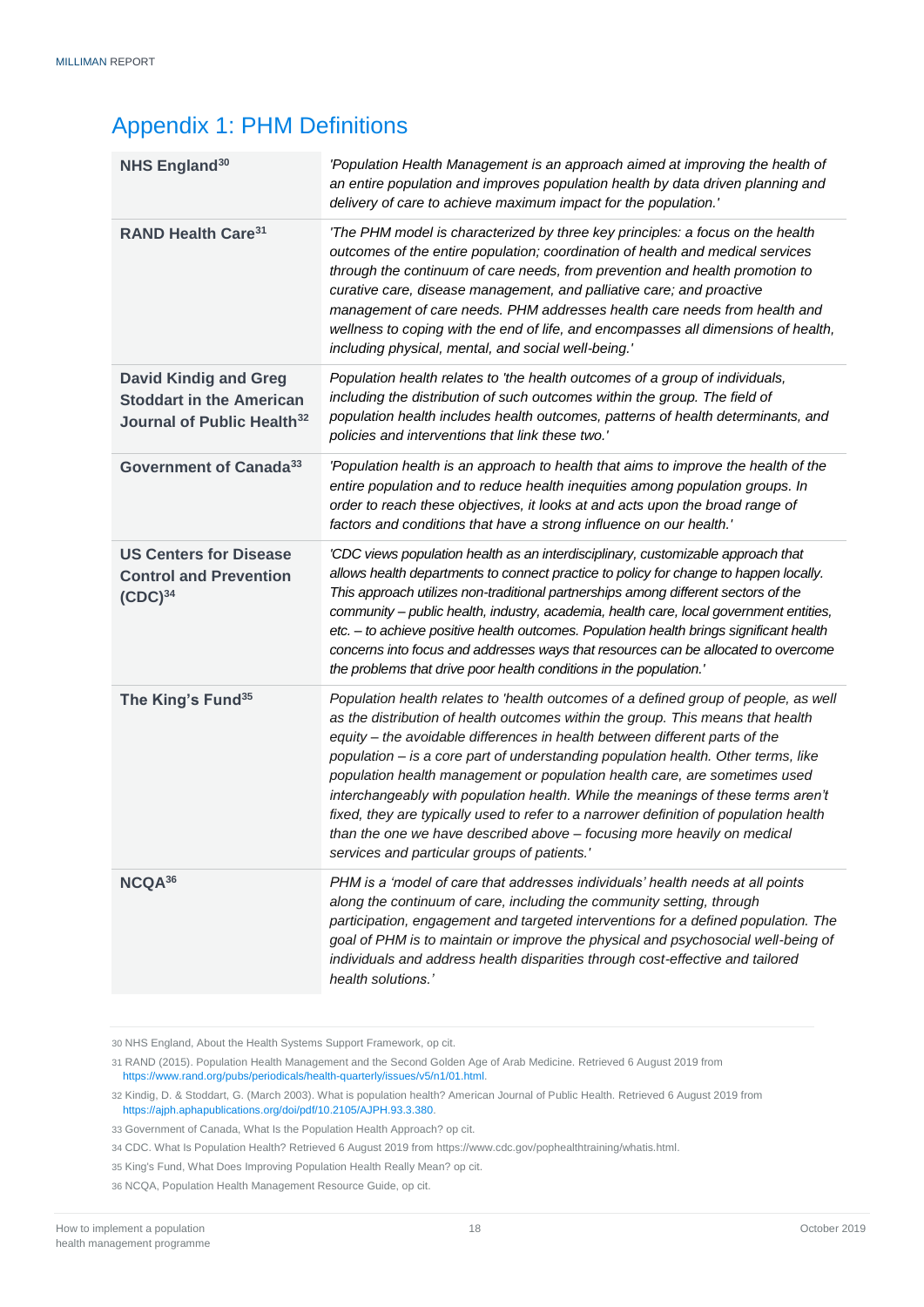# <span id="page-20-0"></span>Authors and acknowledgements

# <span id="page-20-1"></span>**AUTHORS**

Joanne Buckle, FIA, is a principal with the London office of Milliman. Contact her at [joanne.buckle@milliman.com.](mailto:joanne.buckle@milliman.com)

Kevin Manning, FSAI, is a principal with the Dublin office of Milliman. Contact him at [kevin.v.manning@milliman.com.](mailto:kevin.v.manning@milliman.com)

Alison Counihan, FFA, FASSA, is a consulting actuary with the Dubai office of Milliman. Contact her at [alison.counihan@milliman.com.](mailto:alison.counihan@milliman.com)

Tanya Hayward, FIA, is a consulting actuary with the London office of Milliman. Contact her at [tanya.hayward@milliman.com.](mailto:tanya.hayward@milliman.com)

Nicholas Kallis, FSA, is a consulting actuary with the Cyprus office of Milliman. Contact him at [nicholas.kallis@milliman.com.](mailto:nicholas.kallis@milliman.com)

Bridget MacDonnell, FSAI, is a consulting actuary with the Dublin office of Milliman. Contact her at [bridget.macdonnell@milliman.com.](mailto:bridget.macdonnell@milliman.com)

Neha Taneja, FIAI, is a consulting actuary with the Saudi Arabia office of Milliman. Contact her at neha.taneja@milliman.com.

# <span id="page-20-2"></span>**ACKNOWLEDGEMENTS**

The authors would like to thank Travis Gray, Milliman Denver office, for his contribution to the production of this research paper.